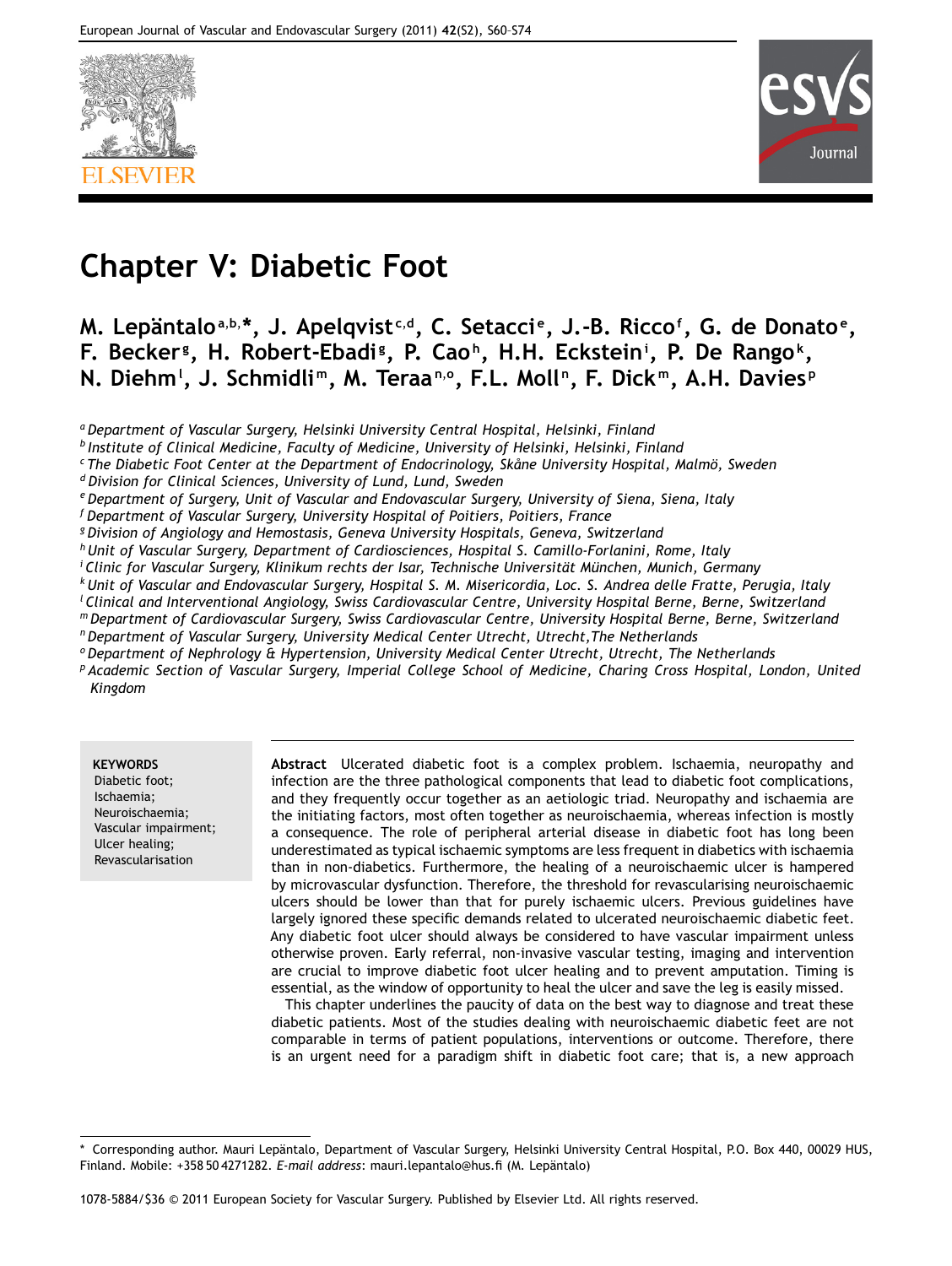and classification of diabetics with vascular impairment in regard to clinical practice and research. A multidisciplinary approach needs to implemented systematically with a vascular surgeon as an integrated member. New strategies must be developed and implemented for diabetic foot patients with vascular impairment, to improve healing, to speed up healing rate and to avoid amputation, irrespective of the intervention technology chosen. Focused studies on the value of predictive tests, new treatment modalities as well as selective and targeted strategies are needed. As specific data on ulcerated neuroischaemic diabetic feet are scarce, recommendations are often of low grade.

© 2011 European Society for Vascular Surgery. Published by Elsevier Ltd. All rights reserved.

# 1. Introduction

Diabetic foot ulcers are a major healthcare problem. In 2011, 350 million people worldwide (6.6% of the population) and more than 55 million in Europe suffer from diabetes mellitus,<sup>1</sup> and estimates for 2025 cite a total of over 65 million patients.<sup>1</sup> Complications of foot ulcers are the leading cause of hospitalisation and amputation in diabetic patients. Indeed, 20-40% of the healthcare resources spent on diabetes are related to diabetic feet.<sup>2,3</sup>

Individuals suffering from diabetes and neuropathy with no other confounders will develop an ulcer in 7-10% of the cases annually, whereas the rate for patients with additional risk factors –– such as peripheral arterial disease (PAD), foot deformity, previous ulcers or previous amputation  $-$  is  $25 - 30\%$ <sup>2-4</sup>

Major amputation will be needed within 1 year in  $5-8%$ of patients with diabetic ulcers. $5-7$  Of all amputations on diabetic patients, 85% are preceded by a foot ulcer which subsequently deteriorates to a severe infection or gangrene. $2-4$  Diabetes increases the risk of amputation 8-fold in patients aged >45 years, $8$  12-fold in patients aged  $>65$  years and 23-fold in those aged 65-74 years.<sup>9</sup>

## 2. Neuropathy

Ischaemia, neuropathy and infection are the three pathological components that lead to diabetic foot complications, and they frequently occur together as an aetiologic triad.<sup>10</sup> Neuropathy and ischaemia are the initiating factors, with a different weight in different patients (Fig. 1), and infection is mostly a consequence.<sup>11</sup>



Fig. 1. Pathway to diabetic ulcer. Modified from the International Working Group on the Diabetic Foot, International Consensus on the Diabetic Foot, 1999, with permission.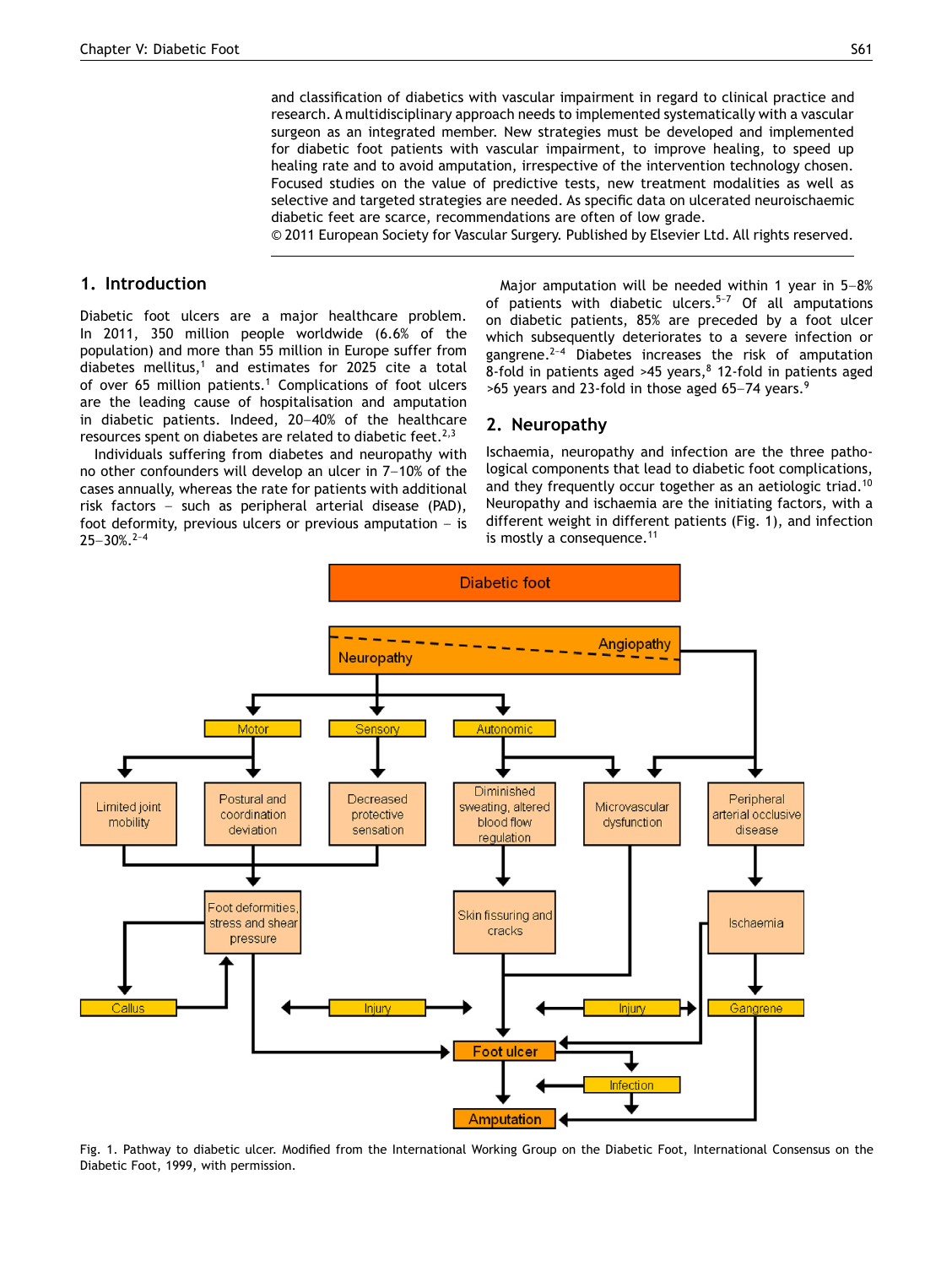Due to the lack of protective sensation, the foot is vulnerable to unattended minor injuries caused by excess pressure, mechanical or thermal injury. Motor neuropathy alters the biomechanics and, gradually, the foot anatomy. Foot deformities, limited joint mobility and altered loading of the foot are obvious consequences from these disarrangements. The most important feature of the treatment of any ulcer with neuropathy is to restrict weight bearing, irrespective of the presence of ischaemia.

The treatment of purely neuropathic ulcers is beyond the scope of these guidelines, and neuropathy is further dealt with only in conjunction to ischaemia  $-$  i.e. as neuroischaemic ulcers. For the purposes of this chapter, the term diabetic foot refers to an ulcerated diabetic foot with vascular impairment.

# 3. Ischaemia and neuroischaemia of the diabetic foot

# 3.1. Underestimation of the role of ischaemia

Poor glucose control accelerates the manifestation of PAD. For every 1% increase in haemoglobin A1c (HbA1c), there is a corresponding increase of  $25-28%$  in the relative risk of PAD.12 Diabetes increases the prevalence of symptomatic PAD 3.5-fold in men and 8.6-fold in women.<sup>13</sup> Recent large European cohort studies of individuals with diabetes and foot ulcers confirm that at least half are of neuroischaemic or ischaemic origin. $14-16$  Yet the strategy of prevention and treatment of the diabetic foot has predominantly been focused on neuropathy and its consequences, $2,17$ although ischaemia is the most important factor preventing healing.<sup>11</sup> PAD in diabetics is often multisegmental, typically infrapopliteal and poorly collateralised.<sup>18–20</sup> Ischaemia has been reported to be at least a contributing factor in 90% in diabetics undergoing major amputation.<sup>21</sup>

# Recommendation

Ischaemia should not be excluded as a cause of a diabetic foot ulcer unless proven absent.<sup>22,23</sup> (Level 5; Grade D)

# 3.2. Inadequate understanding of neuroischaemia

Neuroischaemia is the combined effect of diabetic neuropathy and ischaemia, impairing the oxygen delivery to meet metabolic tissue demands in a synergetic way. Macrovascular disease and microvascular dysfunction both impair perfusion in a diabetic foot.<sup>24</sup> Peripheral autonomic neuropathy, or auto-sympathectomy, causes deficient sweating and altered blood flow regulation with an opening of arteriovenous shunts and precapillary sphincter malfunction, which decreases nutritive blood flow and manifests as warm, dry skin, increasing the likelihood of skin breakdown.25

The microvascular dysfunction is further characterised by the subsequent capillary leakage and venous pooling as well as hormonal activity in the vessel and inflammation in the wall, all indicating that decreased perfusion in the diabetic foot is more complex and not only related to PAD.<sup>26-28</sup> Yet PAD is the most important cause of vascular impairment of diabetic foot.<sup>24</sup>

#### Recommendation

In neuroischaemic legs, healing is primarily affected by the severity of ischaemia.<sup>11</sup> Therefore, from a practical point of view, neuroischaemic and ischaemic lesions should be considered together as both may require revascularisation. (Level 2b; Grade C)

# 3.3. Assessment of vascular impairment beyond ischaemia

The use of rigid non-invasive methods is mostly based on the haemodynamic changes in the macrovascular arterial tree, and criteria applicable to non-diabetic legs are not good enough to predict the healing of diabetic foot lesions.<sup>23</sup> There is a clear need to recognise decreased perfusion or vascular impairment as an indicator for the need for revascularisation in the diabetic foot in order to achieve and maintain healing and to avoid or delay a future amputation.<sup>4,6,16,23,29-31</sup>

#### Recommendation

The International Working Group for the Diabetic Foot recommends further vascular studies in case the ulcer has not healed with proper treatment in 6 weeks even if initial diagnostics have suggested only questionable or mild disease. $^{22}$  (Level 5; Grade D)

#### Critical issue

Criteria for impaired perfusion should be established.

# 3.4. Delay in revascularisation

As less than 25% of diabetics with PAD report intermittent claudication, and rest pain is far less common than in nondiabetics, the diagnosis of ischaemia is often delayed.<sup>2</sup> The obvious consequence has been that a vascular consultation is arranged too late for diabetics. Indeed, 30-50% of their foot ulcers are already gangrenous, and, therefore, vascular surgeons are too often not consulted at all. $^{2,4}$ 

#### Recommendation

To prevent a delay in vascular consultation and revascularisation, early non-invasive vascular evaluation is important in identifying patients with poor ulcer healing and a high risk for amputation.<sup>2,4,6,17,29-31</sup> (Level 2b; Grade B)

#### 3.5. Ischaemia, infection and tissue damage

Neuroischaemic ulcers are susceptible to infection. Infection is seldom the direct cause of an ulcer but strongly related to the probability of amputation, especially in combination with ischaemia (PAD).<sup>11</sup> Deep infections are manifested either as osteomyelitis or a soft tissue infection spreading along the tendons in the compromised foot. A deep infection is a limb-threatening condition and the immediate cause of amputation in 25–50% of diabetic patients.<sup>2,4,32-34</sup> In several studies, the outcome of deep foot infection has been related to the extent of tissue involved, comorbidity and co-existing PAD. $2,4,14,16$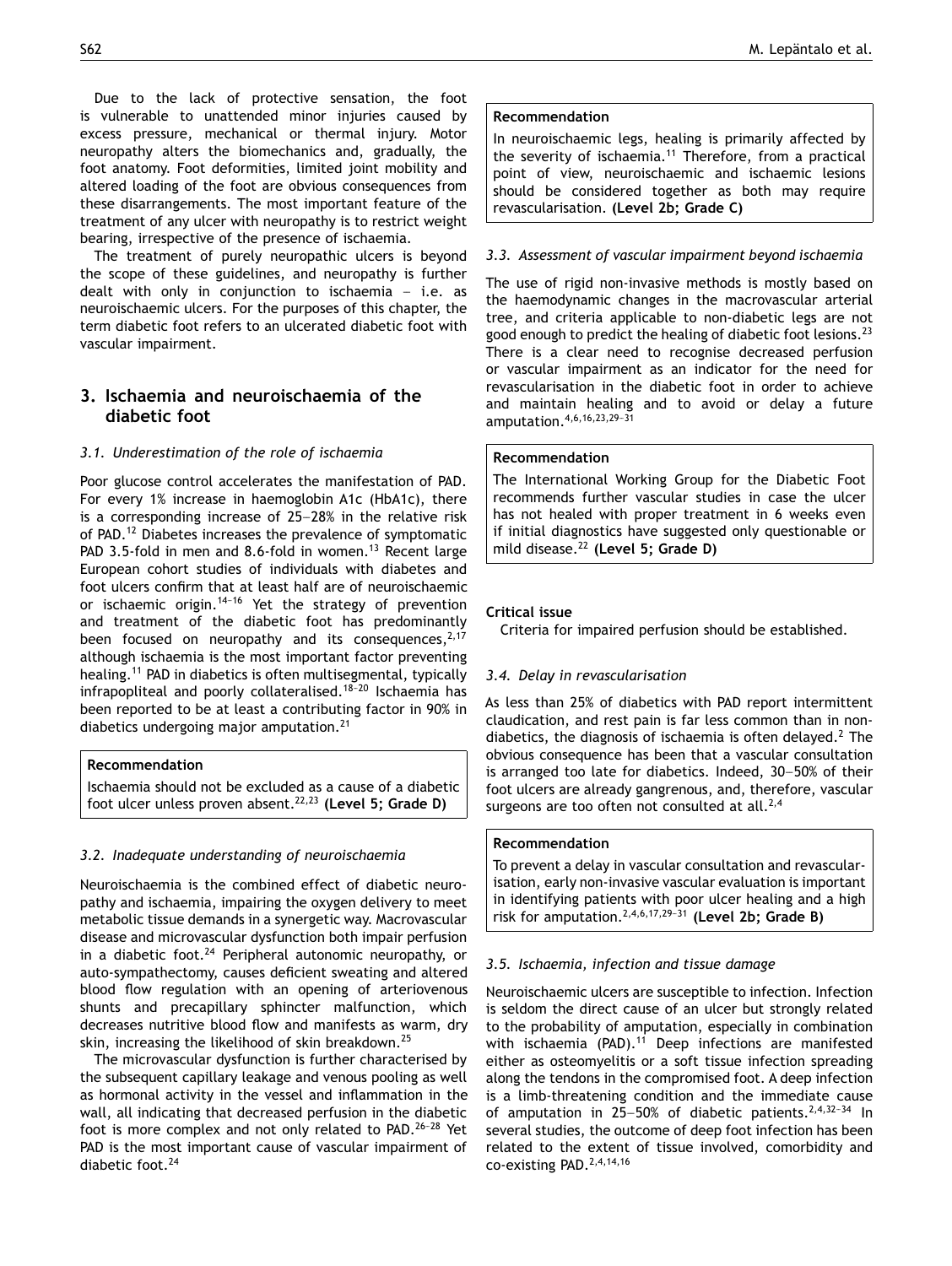# Recommendation

The combination of ischaemia and infection always necessitates urgent treatment, as "time is tissue".22 (Level 2c; Grade C)

# 4. Clinical examination from the vascular perspective

## 4.1. History

## 4.1.1. General

The primary evaluation with regard to the diabetic foot should include information on the presence of concomitant diseases and their medications; cardiovascular risk factors; occupation and hobbies; lifestyle; smoking as well as the use of alcohol, drugs and other intoxicants; in addition to diabetes-related complications, especially nephropathy, retinopathy and neuropathy. Special attention should also be paid to impaired vision, renal replacement therapy, previous foot education, social isolation and poor access to healthcare.<sup>2</sup>

# 4.1.2. Foot-specific history

The main aim of the examination of a diabetic foot is to assess the risk factors for foot ulceration and, in case there already is an ulcer, to evaluate its specific aetiology and duration to allow targeted treatment.<sup>17,25</sup>

# 4.2. Inspection

A clinical examination of the foot of a diabetic patient should be performed at least once a year and more frequently in the presence of risk factors. The role of a regular inspection of the diabetic foot cannot be emphasised enough.3,11,35 As Andrew Boulton has put it, "For one mistake made for not knowing, ten mistakes are made for not looking." A neuropathic foot frequently has a characteristic appearance upon inspection.<sup>10</sup>

#### 4.3. Vascular clinical examination

Pulse palpation is the cornerstone of vascular examination although it is not necessarily a method of good reproducibility.<sup>36</sup> Therefore, clinically significant arterial disease can most often be ruled out only if both dorsalis pedis and posterior tibial pulses are palpable with certainty. Yet, in diabetics even this may not suffice to exclude impaired perfusion.37 Furthermore, the arteria dorsalis pedis pulse is missing in 8% and tibialis posterior pulse in 3% of healthy individuals.38

An ischaemic foot may appear pink and relatively warm even with impaired perfusion due to arteriovenous shunting. Delayed discolouration (rubor) or venous refilling >5s on dependency may indicate poor arterial perfusion.<sup>39</sup> Slow capillary refilling time has little diagnostic value.<sup>39</sup>

#### Recommendation

Every foot ulcer should be examined for the presence of ischaemia.2 (Level 5; Grade 4)

# 4.4. Neurological clinical examination

Sensory loss tested by pressure perception with a 10 gram (5.07) Semmes––Weinstein monofilament is the most important single test.<sup>2,17</sup> Vibration perception using a 128 Hz-tuning fork, pinprick discrimination and tactile sensation testing with cotton wool on the dorsum of the foot, as well as testing Achilles tendon reflexes, belong to the neurological examination in addition to looking for foot deformities or bony prominences.<sup>2</sup>

# Recommendation

Every foot ulcer should be examined for the presence of neuropathy.2 (Level 5; Grade 4)

# 4.5. Ulcers

The diabetic foot ulcer is not a disease of the skin but a sign of abnormal loading and impaired perfusion. A systematic classification of foot ulcers would be helpful for the comparison of data, but only few scoring systems have been validated.<sup>40</sup> The most frequently used systems include perfusion, the extent and size of tissue involvement as well as infection.29,41

#### Critical issue

The validity of scoring systems needs to be evaluated specifically in ischaemic diabetic ulcers.

#### 4.6. Infection

Ulcer infections are diagnosed clinically on the basis of local signs and symptoms of inflammation. These include purulent secretion in the ulcer or at least two of the following signs or symptoms: redness, warmth, swelling, pain, delayed improvement or bad odour. The clinical signs of infection can be reduced due to diminished leucocyte function, PAD, poor metabolic control and neuropathy.<sup>42</sup> Occasional systemic signs are fever and poor general condition.  $34,43$  In almost 50% of patients with diabetes and deep foot infections, signs such as increased white blood cell count, erythrocyte sedimentation rate, C-reactive protein concentration and fever have been found absent, resulting in a delay in diagnosis. $32-34$  Some patients with a diabetic foot infection also have a worsening in their glycaemic control. A swollen foot with a long-lasting ulceration or a red swollen digit should always arouse suspicion of an infection extending to deep tissue. The most common sign of a diabetic foot infection with an ulcer is increased exudation rate. $32,44$ Unroofing a superficial eschar may reveal deeper abscesses.<sup>10</sup> Indeed, the severity of infection should be assessed after debridement, based on its extent and depth as well as the presence of any systemic findings.<sup>22</sup> Tissue specimens should be obtained by biopsy, curettage or aspiration, preferable to wound swab specimens, prior to starting empirical antibiotic therapy. $45-47$ 

A continuous extension of a soft tissue infection to the underlying bone poses both diagnostic and therapeutic challenges. $32-34,48$  Imaging studies may help detect pathological findings in the bone.<sup>49</sup> Plain radiographs of the foot may be of value in revealing the presence of a foreign body, gas, osteolysis or joint effusion. Radiological diagnosis is often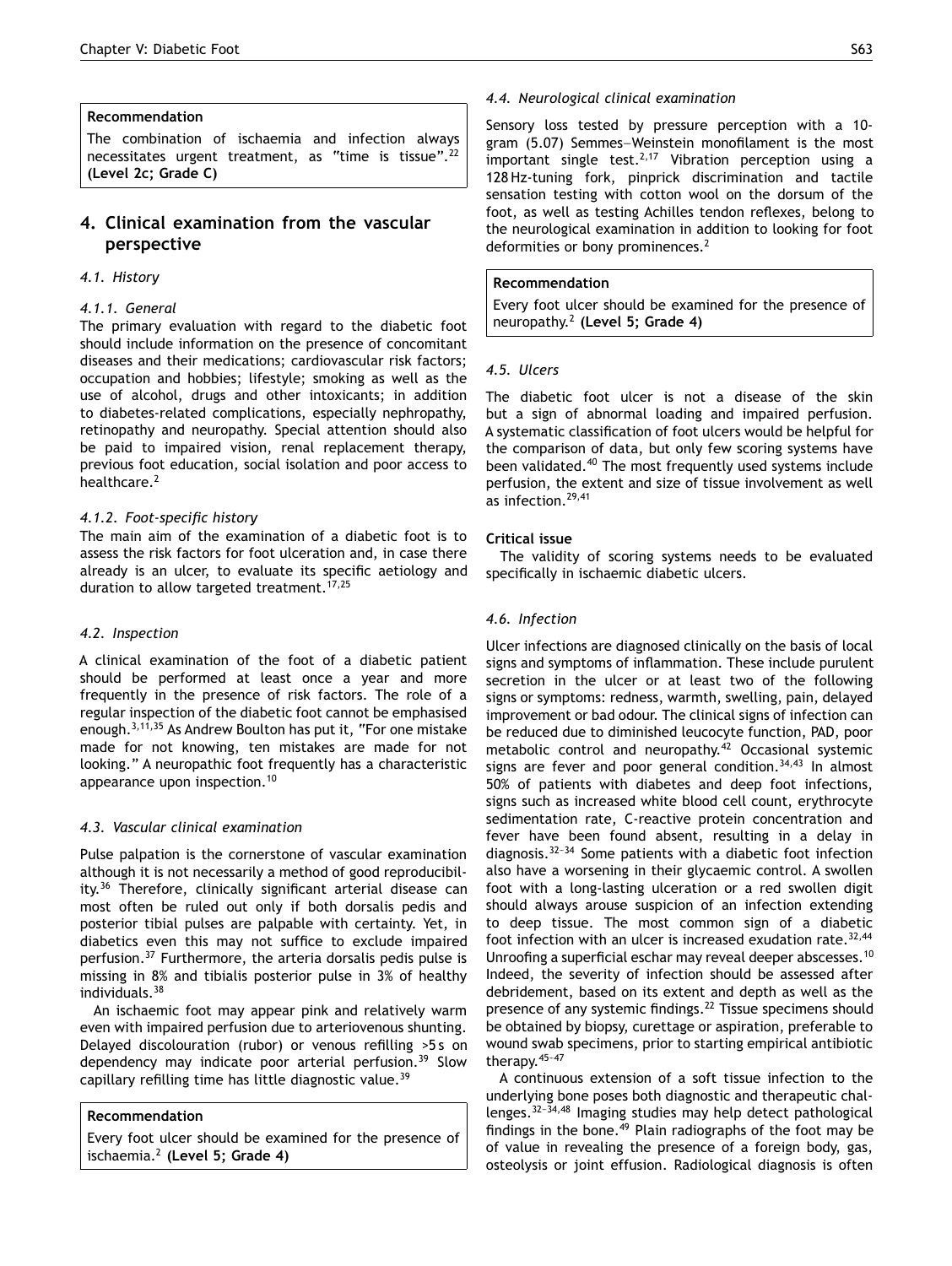difficult because changes suggesting osteomyelitis usually take several weeks to become visible on X-ray.

Fever as well as an increased erythrocyte sedimentation rate (ESR), white cell count and C-reactive protein concentrations (CRP) are usually helpful in recognising soft tissue infections or abscess. An MRI, bone scan or CT scan can be of value in evaluating the presence and extent of a deep foot infection.

## Recommendation

Every diabetic foot ulcer should be examined for the presence of infection.<sup>2</sup> (Level 5; Grade D)

#### 4.7. Non-invasive vascular studies - special considerations related to the diabetic foot

In the case of any uncertainty as to foot perfusion, the measurement of ankle pressure, the ankle-brachial systolic pressure index (ABI) and toe pressures should be included. Normal ABI values range between 0.9 and 1.3, as high values suggest non-compressible arteries (pseudohypertension) characteristic of advanced mediasclerosis, which is typical in diabetes. Less severe calcification may result in a normal ABI despite clinically significant PAD. $50$  In a series of 554 diabetics with vascular impairment, ankle pressures could not be measured in 35% of the patients.<sup>51</sup> An ABI <0.4–0.45, absolute systolic ankle pressure <55 mmHg and toe pressure <30 mmHg have most frequently been used to indicate the need for revascularisation.<sup>10,52,53</sup> Pseudohypertension may be revealed by pulse volume recording (PVR),  $54$  but there are not enough data to support the use of methods such as the pole test.55 In hand-held Doppler examination, an absent or monophasic flow velocity signal from a foot artery indicates occlusion or collateral flow.

#### Recommendation

Trust ABI when low but not when high. An ABI <0.6 indicates significant ischaemia in respect to wound healing potential, whereas an ABI >0.6 has little predictive value and, therefore, at least the toe pressure should be measured.<sup>22</sup> (Level 5; Grade D)

Toe pressure may give more reliable information on the level of distal flow capacity but, as reported in one study, it could not be measured in 16% of cases due to a previous amputation or gangrene of the big toe.<sup>51</sup> Vascular intervention has been suggested feasible for diabetics with an ulcer as well as ankle pressures  $\leq 80 \text{ mmHg}^{54}$  and toe pressure <55 mmHg.<sup>56</sup> The probability of ulcer healing is clearly related to available perfusion pressures and, regardless of the method used, follows a sigmoid curve (Fig. 2). $17$ 

#### Recommendation

An ulceration of the foot in diabetes will generally heal if the toe pressure is >55 mmHg, whereas healing is usually severely impaired when toe pressure is <30 mmHg.<sup>22</sup> (Level 2b; Grade B)

Transcutaneous oxygen pressure  $(TCPO<sub>2</sub>)$  <30 mmHg has been considered to predict that the infection will not



Fig. 2. Probability of ulcer healing as related to different levels of systolic ankle pressure, toe pressure and  $TePO<sub>2</sub>$ . From the International Consensus on the Diabetic Foot, 1999, with permission.

resolve itself and the ulcer will not heal.<sup>52</sup> The accuracv of these measurements in patients with critical leg ischaemia has been questioned, especially in the presence of tissue oedema. $53,57$ Nevertheless, TcPO<sub>2</sub> may be a useful method of identifying tissue lesions that may heal with conservative treatment.58,59 TcPO2-values >40 mmHg support conservative treatment alone as the first approach as >90% of the ulcers healed.59,60

#### Recommendation

Ulceration of the foot in diabetes will generally heal if the TcPO<sub>2</sub> is  $>50$  mmHg. Healing is usually severely impaired when  $TCPO<sub>2</sub>$  is <30 mmHg.<sup>22</sup> (Level 2b; Grade B)

Low ABI, ankle pressure, toe pressure and  $TePO<sub>2</sub>$  suggest that a diabetic ulcer may not heal, but the limitations of each technique should always be considered.

#### 4.8. Vascular imaging – special considerations related to the diabetic foot

Extensive calcification of the infrapopliteal arterial tree may prevent proper duplex diagnostics as well as computed tomography angiography, although the use of multisliced devices decreases interpretation difficulties caused by arterial wall calcifications. $61-64$  MRA may have limited spatial resolution and the images may be distorted by previous stents, implants and flow disturbances. The use of the paramagnetic contrast material gadolinium has been reported to cause nephrogenic systemic fibrosis typically in patients with renal failure. 65-67

#### Recommendation

Any of the techniques are useful for mere imaging as the accuracies of the different techniques in diagnosing stenosis of >50% in the infrapopliteal segment are acceptable and similar when using DSA as the reference.<sup>61</sup> (Level 2b; Grade B)

A systematic angiographic classification of infrapopliteal occlusive lesions would be valuable in order to have comparable data for future comparisons of different revascularisation techniques. At present, at least three classifications are in use,  $19,23,68$  each with different degrees of validation and inter-observer agreement.<sup>19,69–71</sup> None of them has gained larger acceptance in the practice of assessing angiographic patterns of ulcerated diabetic feet.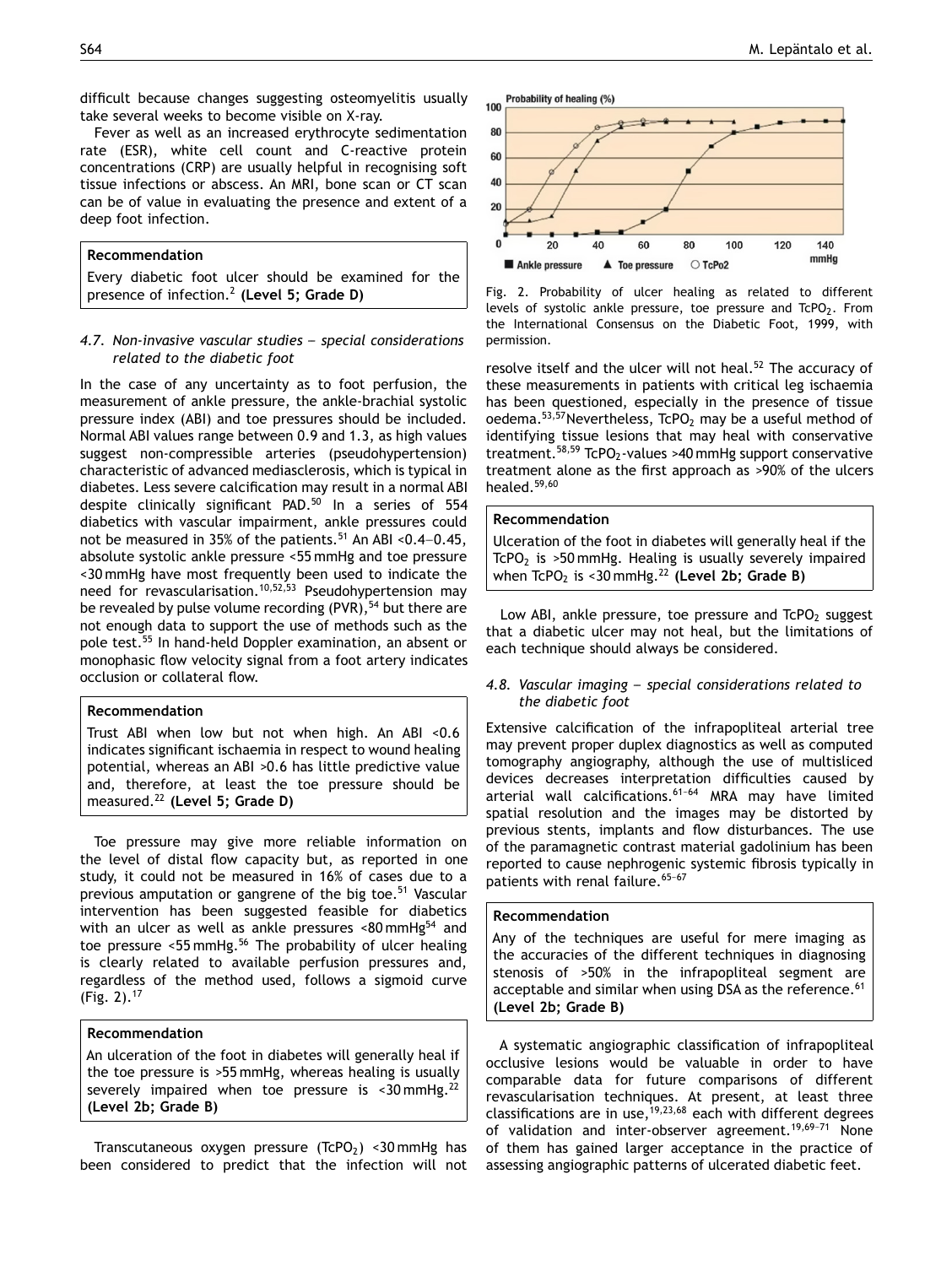Chronic renal failure is increasingly common in diabetics with a foot ulcer. Metformin treatment should be discontinued before angiography as it may cause lactic acidosis.<sup>72</sup> Renal insufficiency influences the choice of imaging method, because contrast media are nephrotoxic agents. In the case of mild chronic renal failure, regular DSA and CTA can be performed, but intravenous hydration of the patient is recommended before and after the examination.<sup>72,73</sup> In more severe cases, selective angiography with a minimal amount of contrast media, preferably diluted non-ionic iso-osmolar, can produce excellent imaging when focused on the target lesion.73 Alternatively, duplex ultrasound can be used for imaging and sometimes also for guiding the endovascular procedure.74

#### Recommendation

Detailed visualisation of infrapopliteal arteries, including the arteries of the foot, is necessary for a complete evaluation of diabetic patients.<sup>22</sup> (Level 5; Grade D)

#### Critical issue

The risks of gadolinium-enhanced MRA for imaging diabetic patients with kidney failure should be considered and further evaluated.

# 5. Treatment of ulcerated neuroischaemic diabetic feet

#### 5.1. Multifactorial approach mandatory

The complexity of diabetic foot ulcers necessitates indepth knowledge of the underlying pathophysiology and a multifactorial approach in which aggressive management of ischaemia and infection is of major importance (Table 1).

## Recommendation

Patients in need of revascularisation to improve perfusion and achieve healing should be identified by an extensive clinical examination and non-invasive, vascular testing.22,23 (Level 5; Grade D)

Metabolic control also plays an important role in comprehensive treatment. Blood glucose control may be difficult because of infection. If the patient is on oral antidiabetic drugs, a temporary switch to insulin may be necessary. On the other hand, high blood glucose worsens infection and is associated with poorer operative results, morbidity and mortality. The recommended target level of HbA1c should be  $\le 7.0 - 7.5\%$  but higher if hypoglycaemic episodes are a problem, and the LDL level should be <1.8 mmol/L and blood pressure <130/80 mmHg, while less stringent goals should be accepted for elderly and multimorbid patients.75

# Recommendation

Intensive management of diabetes, including glycaemic and platelet aggregation control, treatment of hypertension and dyslipidaemia as well as non-pharmacological interventions, decreases vascular complications in the long run.<sup>76</sup> (Level 1a; Grade A)

## 5.2. Management of infection

Antibiotic therapy is necessary for virtually all infected wounds, but it is not beneficial for non-infected ulcers and is insufficient without appropriate wound care. In long-standing ulcers or ulcers with delayed healing and ischaemia or necrotic tissue, polymicrobial flora with an unknown causative agent is frequently present. Broadspectrum empirical therapy is not routinely required but is indicated for moderate to severe infections.34,77 Antibiotic therapy is continued until there is evidence that the infection has been resolved but not necessarily until the wound has healed.<sup>49</sup>

Patients with uncontrolled or limb-threatening infections require immediate hospitalisation, immobilisation and intravenous antibiotics. Infections accompanied by a deep abscess, extensive bone or joint involvement, crepitus, substantial necrosis or gangrene, or necrotising fasciitis, need prompt surgical intervention. Infections can spread extremely rapidly in a diabetic foot, which may lead to a life-threatening general septic infection if treatment is delayed. Urgent evaluation of lower limb circulation, treatment of infections and surgical procedures, including debridement and revascularisations, are often needed as first-line leg salvage strategies.48,50,78

#### Recommendation

Surgical intervention for moderate or severe infections is likely to decrease the risk of major amputation.<sup>22</sup> (Level 2c; Grade B)

#### 5.3. Infrainguinal revascularisation

The crucial issue is to decide whether revascularisation is needed for a certain lesion in a certain patient.<sup>10</sup> Although non-invasive evaluation is helpful, the decision to intervene is made according to the symptoms and clinical findings.10 Anatomical imaging should be considered only as strategic.<sup>73</sup>

If both an endovascular and a bypass procedure are possible with an equal outcome to be expected, endovascular treatments should be preferred.<sup>79</sup> Especially patients with chronic neuroischaemic ulcers, borderline toe pressures and short lesions are candidates for endovascular treatment. However, continuous surveillance and a low threshold for secondary imaging, percutaneous transluminal angioplasty (PTA) or bypass are basic principles when treating diabetic ulcers with an endovascular procedure.<sup>80</sup> Bypass grafting is to be used for long occlusions. Patency rates after crural and pedal bypasses are similar in diabetics and nondiabetics.81 (For femoropopliteal reconstructions, see Chapter IV, Treatment of Critical Limb Ischaemia, pp. S43-S59.)

#### 5.4. Infrapopliteal endovascular procedures

Endovascular therapy for infrapopliteal arterial disease is gaining acceptance as a first-line revascularisation method to improve ulcer healing and limb salvage.<sup>79</sup> The angioplasty of isolated crural arterial lesions in diabetic patients with an unhealed ulcer is also considered an effective and safe therapeutic modality to avoid limb loss.<sup>82</sup> There are several studies showing good results and patency rates after endovascular treatment of PAD with critical ischaemia. $82-86$ An important task for any revascularisation is to achieve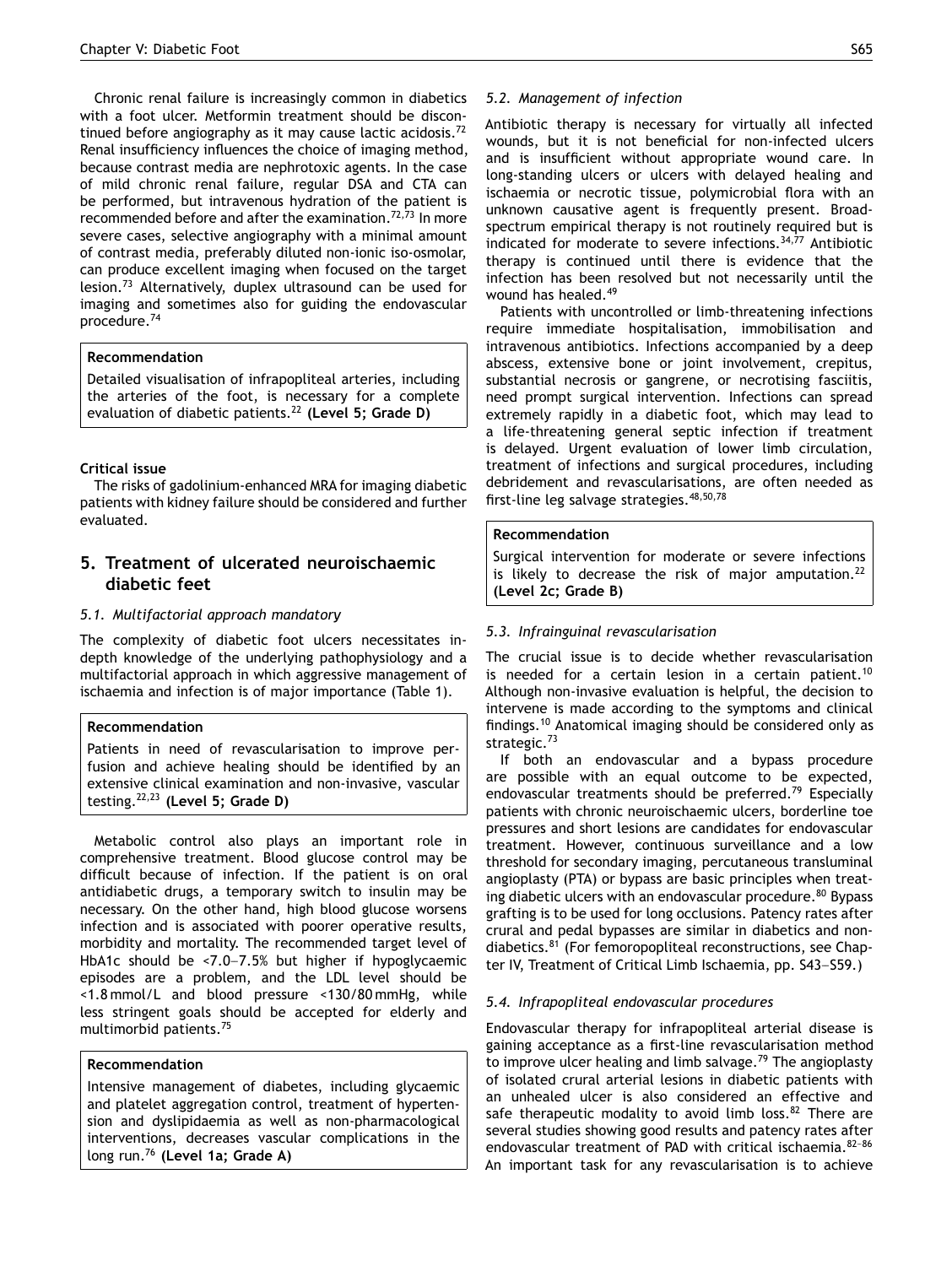| Goal                              | Treatment                                                                                                            |
|-----------------------------------|----------------------------------------------------------------------------------------------------------------------|
| Improvement of perfusion          | Endovascular revascularisation (PTA)                                                                                 |
|                                   | Reconstructive vascular surgery (bypass)                                                                             |
|                                   | Vascular drugs                                                                                                       |
|                                   | Reduction of oedema                                                                                                  |
|                                   | Hyberbaric oxygen                                                                                                    |
| Treatment of infection            | Antibiotics (oral or parenteral)                                                                                     |
|                                   | Incision, drainage                                                                                                   |
|                                   | Resection                                                                                                            |
| Reduction of oedema               | External compression therapy                                                                                         |
|                                   | Intermittent compression (pumps)                                                                                     |
|                                   | <b>Diuretics</b>                                                                                                     |
| Pain control                      | Analgesic drugs (local or systemic)                                                                                  |
|                                   | Immobilisation, offloading, relief of anxiety and fear, TNS                                                          |
| Improvement of metabolic control  | Insulin treatment                                                                                                    |
|                                   | Necessary nutritional support                                                                                        |
| Offloading                        | Protective and therapeutic footwear                                                                                  |
|                                   | Insoles, orthosis                                                                                                    |
|                                   | Total contact cast, walkers                                                                                          |
|                                   | Crutches, wheelchair, bed rest                                                                                       |
| Wound bed preparation             | Debridement, removal of debris                                                                                       |
|                                   | Topical treatment, dressings                                                                                         |
|                                   | Control of exudation, moist wound healing, GCSF infection control, NPWT                                              |
|                                   | Tissue engineering, growth factors, matrix modulation                                                                |
| Removal of dead tissue            | Incision, drainage, amputation                                                                                       |
| Correction of foot deformities    | Corrective foot surgery, skin transplant, amputation                                                                 |
| Improvement of general condition  | Fluid and nutrition replacement therapy                                                                              |
|                                   | Aggressive treatment of concomitant disease, antiplatelet drugs, antihypertensive agents, lipid<br>decreasing agents |
|                                   | Cessation of smoking                                                                                                 |
|                                   | Physiotherapy                                                                                                        |
| Implementation of systematic care | Patient and staff education                                                                                          |
|                                   | Support and follow-up                                                                                                |
|                                   | Multidisciplinary coordination, communication, staggered treatment chains                                            |
|                                   | Improvement of concordance process oriented approach                                                                 |

GCSF, granulocyte colony-stimulating factor; NPWT, negative-pressure wound therapy; PTA, percutaneous transluminal angioplasty; TNS, total neuropathy score.

at least one open infrapopliteal artery down to the foot, preferably the artery that supplies the anatomical region of the ulcer.<sup>80</sup> The revascularisation of the plantar arch and branches of the peroneal artery has been suggested recently. $87-89$  The role of revascularisation of the specific angiosome feeding the ulcer area has not been settled. $90-93$ 

# 5.5. Distal bypass procedures

If proximal vessels are free of major wall changes, inflow to the graft can be taken from the superficial femoral or popliteal artery. Distal outflow vessels in diabetics are often heavily calcified, making the distal anastomosis challenging.

Clamping of vessels should be avoided to prevent any lesions distal to the anastomosis. In such cases, gentle obstruction balloons or tourniquet ischaemia provide better visibility while the anastomosis is performed.<sup>94</sup>

The best graft material in distal bypasses is an autogenous vein as it has better patency and resistance to infection than a prosthetic graft. In a retrospective study, the Boston Deaconess Hospital Group reported results from 1032 limb salvage bypasses on the dorsalis pedis artery in 865 patients, mostly diabetics.<sup>95</sup> The patency of saphenous vein grafts was better than all other conduits, with a secondary patency rate of 67.6% vs. 46.3% at 5 years.<sup>95</sup>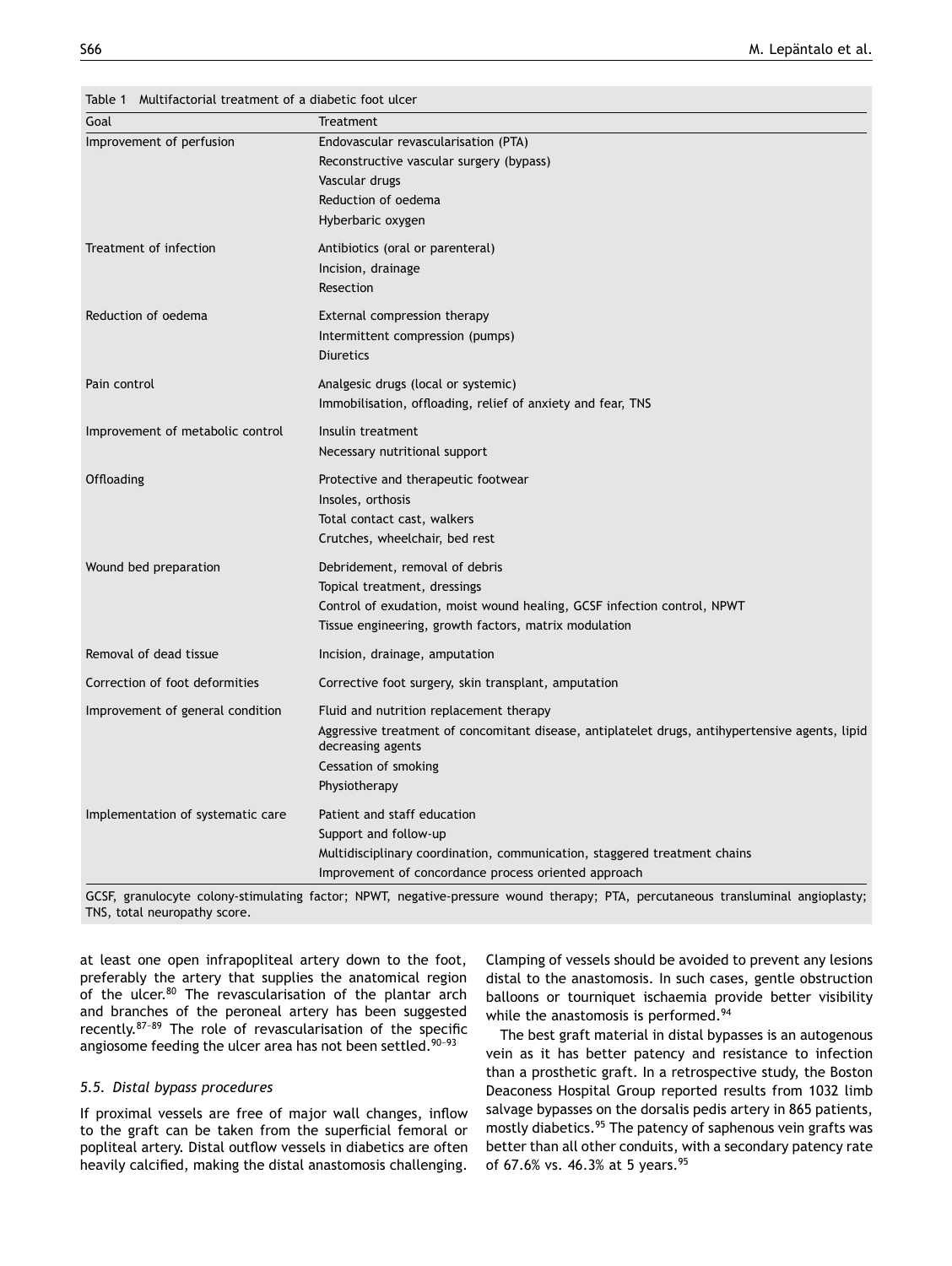# 5.6. Immediate outcome after revascularisation

Several conditions, such as chronic renal failure requiring long-term dialysis, an arterial graft of poor quality or severe foot infection may indicate problems in leg salvage.<sup>96</sup> Diabetes along with coronary artery disease, foot gangrene and an urgent operation have been found to be independent predictors of 30-day post-operative mortality and/or major lower limb amputation after revascularisation for CLI.<sup>96</sup> Systemic complications are encountered in approximately 10% of patients. 97

# 5.7. Endovascular intervention or surgical bypass

There is not a single randomised controlled trial available comparing endovascular and surgical revascularisation in the treatment of impaired perfusion or critical ischaemia in diabetics. $97,98$  A literature search revealed only seven case series on revascularisations exclusively for diabetic feet, provided that all patients were diabetics, had an ulcer and were treated with an infrainguinal revascularisation (Table 2).

As the infrapopliteal region is strongly affected by diabetic PAD, current interest is increasingly targeted on infrapopliteal revascularisations. New endovascular techniques are rapidly evolving, despite the lack of RCTs comparing open and endovascular revascularisations below the knee. However, a recent meta-analysis is available for both infrapopliteal surgery and infrapopliteal endovascular interventions,  $106,107$  with 29 and 30 studies included, respectively. As 88% of the patients were diabetics and 88% had tissue loss in the bypass group with 2320 grafts studied, the results may be accepted to be indicative of a diabetic population. Unfortunately, only 61% of the patients in the endovascular group were diabetics and only 76% of them suffered from tissue loss, and the group therefore rather represented a mixed group. No distal pressure data were available. Primary and secondary mid-term patency rates were better after bypass, but there was no difference in limb salvage. The so-called patency/leg-salvage gap seemed wider in the endovascular than in the surgical series – i.e. occlusion of the revascularised segment was less likely to lead to amputation after an endovascular procedure than surgical bypass. It is unclear whether bypass patients had more severe ischaemia pre-operatively or whether open surgery caused more leg morbidity. As the BASIL trial showed, only 29% of patients are suitable for both treatment methods, and patient populations are thus bound to be different in endovascular and surgical series.<sup>108</sup> Bypass surgery and endovascular interventions are therefore complementary techniques for revascularisation in diabetic patients with non-healing ulcers.<sup>56</sup> Indeed, an analysis of infrapopliteal revascularisations in 611 diabetics with 417 open and 194 endovascular revascularisations showed a comparable outcome in terms of amputation-free survival.<sup>79</sup>

# Recommendation

The choice between different methods of revascularisation – open, endovascular or hybrid – depends on comorbidity, severity and extension of the arterial lesions as well as the expertise of the centre. (Level 2c; Grade B)

# 5.8. Microvascular flaps

Microvascular free flaps may be used to cover large tissue defects and ulcers overtaking tendons and bones in diabetic feet. In a recent review there were 17 case series, the largest with 79 patients, 85% of whom were diabetics and 66% of whom underwent a procedure combining revascularisation and free flap transfer.<sup>109</sup> Revascularisations of ischaemic diabetic feet combined with free flap transfer represent only a small fraction  $-4\%$  at most  $-$  of all interventions to improve diabetic foot perfusion.<sup>110</sup>

# Recommendation

When ischaemia coincides with a large diabetic foot defect, major amputation may be prevented in an ambulatory patient by combining revascularisation with microvascular flap transfer.<sup>109</sup> (Level 4; Grade C)

#### 5.9. Timing of the treatment of infection vs. revascularisation

The most important step in controlling deep infection is urgent incision and drainage of an abscess as well as radical debridement of all infected, nonviable necrotic tissue. $32-34$  The debridement should be done first and revascularisation thereafter.  $32-34,48$  Distal bypass, when needed, is usually delayed 2-5 days to control the infection.94,111,112 Simultaneous revascularisation, preferably endovascularly, in patients without systemic sepsis allows maximising blood flow at the initial debridement. Those having a minor amputation before bypass have been reported to fare worse than those who were revascularised first.113 Common sense is essential in this setting since purulent lesions necessitate an amputation first whereas mummified gangrene allows revascularisation first.

In situations with no limb-threatening infection, the blood supply to the wound/extremity should be optimised before surgical debridement to ensure that potentially viable tissue is not unnecessarily removed. This may take weeks.

# Recommendation

The severity of infection guides the decision whether to debride, to revascularise or to use a simultaneous approach first. (Level 2c; Grade C)

# 5.10. Debridement

Debridement after the damage control phase has been studied extensively. A large review comprising surgical debridement, surgical excision, the use of hyperbaric oxygen, negative-pressure wound therapy, skin grafting, bioactive local therapy products as well as electrical, magnetic, ultrasound and laser therapies<sup>114</sup> showed no evidence to prove that one method was better than the others with regard to the probability of healing according to Cochrane Database.<sup>114-116</sup>

# Recommendation

No single method is outstanding in terms of enhancing diabetic ulcer healing. (Level 1c; Grade A)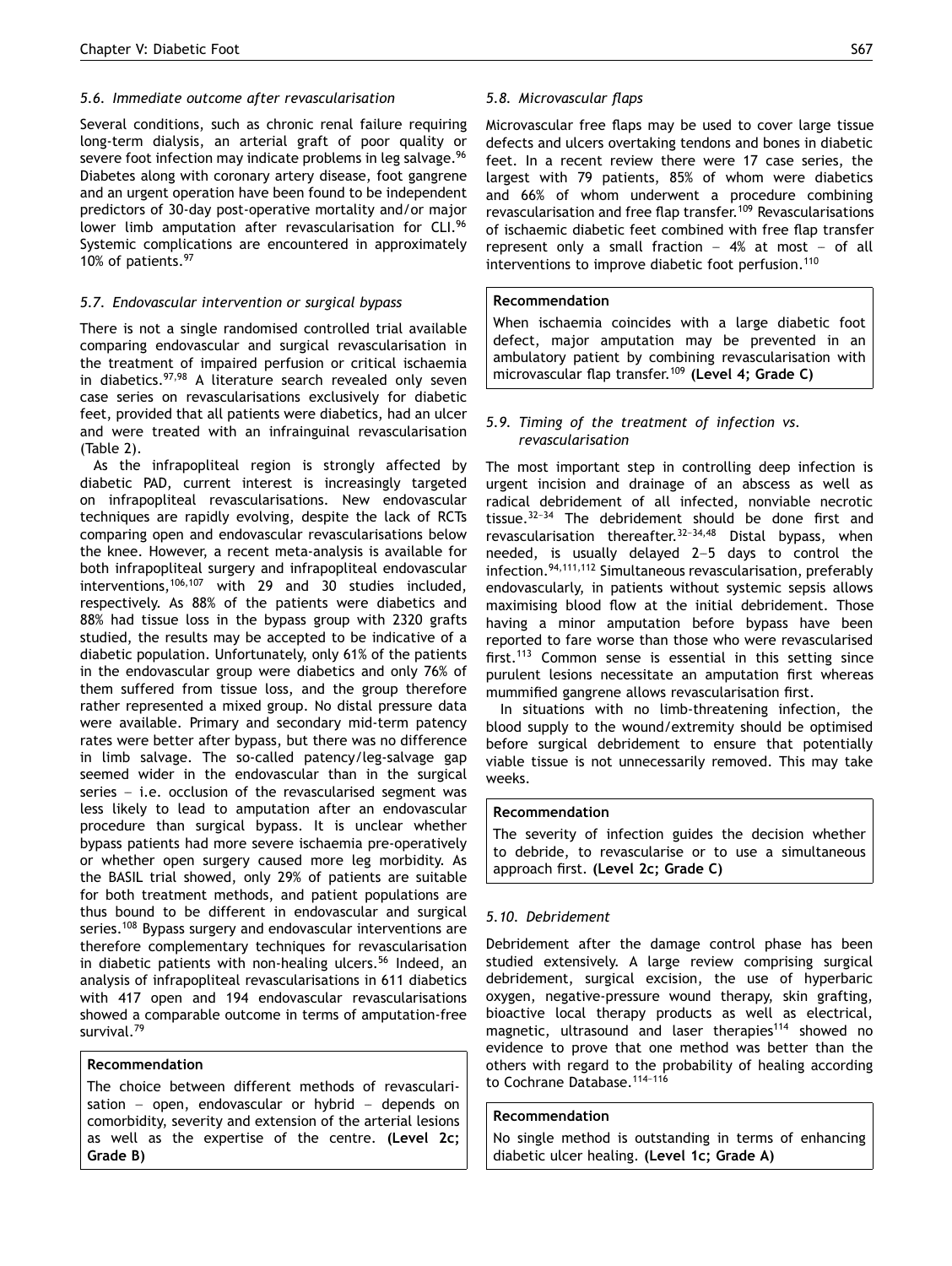| Table 2                           |                                          |                            | Case series including exclusively infrainguinal revascularisations for ischaemic ulcerated diabetic feet                         |                                     |                                      |                                          |                                                                        |
|-----------------------------------|------------------------------------------|----------------------------|----------------------------------------------------------------------------------------------------------------------------------|-------------------------------------|--------------------------------------|------------------------------------------|------------------------------------------------------------------------|
| Author                            | Patients; N/gender/<br>age (mean/median) | Comorbidity                | Intervention                                                                                                                     | distribution<br>popliteal<br>Infra- | 30-day complications                 | Follow-up (fu)                           | Outcome                                                                |
| Rosenblum,<br>199499              | 39/M33, F6/62.3 yrs                      | $\frac{4}{2}$              | Infrapopliteal bypass grafts                                                                                                     | 79%                                 | Major amputation 3%,<br>mortality NA | (mean), range<br>21.2 months<br>$2 - 64$ | healing with graft<br>83% primary ulcer<br>patency during fu           |
| Wölfle,<br>2000 <sup>100</sup>    | 125/NA/70 yrs                            | CAD 57%,<br>ESRD 25%       | Infrapopliteal bypass grafts                                                                                                     | 100%                                | Major amputation NA,<br>mortality 2% | 24 months<br>(mean)                      | mortality 51% during fu<br>Leg salvage 80% and<br>patency 76% at 1 yr, |
|                                   | 84/NA/68 yrs                             | ESRD 42%<br>CAD 48%,       | Infrapopliteal PTA (mostly stenoses)                                                                                             | 100%                                | Major amputation NA,<br>mortality 6% | 24 months<br>(mean)                      | mortality 35% during fu<br>Leg salvage 82% at 1 yr,                    |
| Schneider,<br>2001101             | 110/M67, F43/69 yrs                      | CAD 43%,<br>ESRD 69%       | bypass, combined SFA PTA and distal bypass<br>Revascularisation using either fem-distal<br>grafting or short distal bypass graft | 100%                                | ₹                                    | 23 months<br>(mean)                      | patency 78% at 2 yrs,<br>Leg salvage 89%,<br>mortality NA              |
| Faglia,<br>2002 <sup>102</sup>    | 219/NA/NA                                | CAD 55%,<br>ESRD 4%        | Femorodistal and infrapopliteal PTA (of<br>stenoses >50%                                                                         | 94%                                 | Major amputation 5%,<br>mortality 0% | range 5-30<br>12 months<br>(median),     | mortality 5.3% at 1 yr<br>Leg salvage NA,                              |
| Dorweiler,<br>2002103             | 46/M36, F10/69 yrs                       | ESRD 13%<br>CAD 46%,       | Pedal bypass grafts                                                                                                              | 100%                                | Major amputation 7%,<br>mortality 2% | range 1-70<br>28 months<br>(median),     | Leg salvage 87% at 2 yrs                                               |
| Bargellini,<br>$2008^{104}$       | 60/M41, F19/69.4 yrs                     | CAD 42%, CVD<br>25%        | Multi-level subintimal PTA in patients unfit<br>for surgery                                                                      | 43%                                 | Major amputation 5%,<br>mortality 5% | (mean), range<br>23 months<br>$0 - 48$   | mortality 10% at 1yr<br>Leg salvage 93.3%,                             |
| Ferraresi,<br>2009 <sup>105</sup> | 101/M85, F16/66 yrs                      | CAD 28%,<br><b>ESRD 3%</b> | Infrapopliteal PTA                                                                                                               | 100%                                | ₹                                    | 35 months<br>(mean)                      | mortality 9% during fu<br>Leg salvage 93%,                             |
|                                   |                                          |                            |                                                                                                                                  |                                     |                                      |                                          |                                                                        |

S68 M. Lepäntalo et al.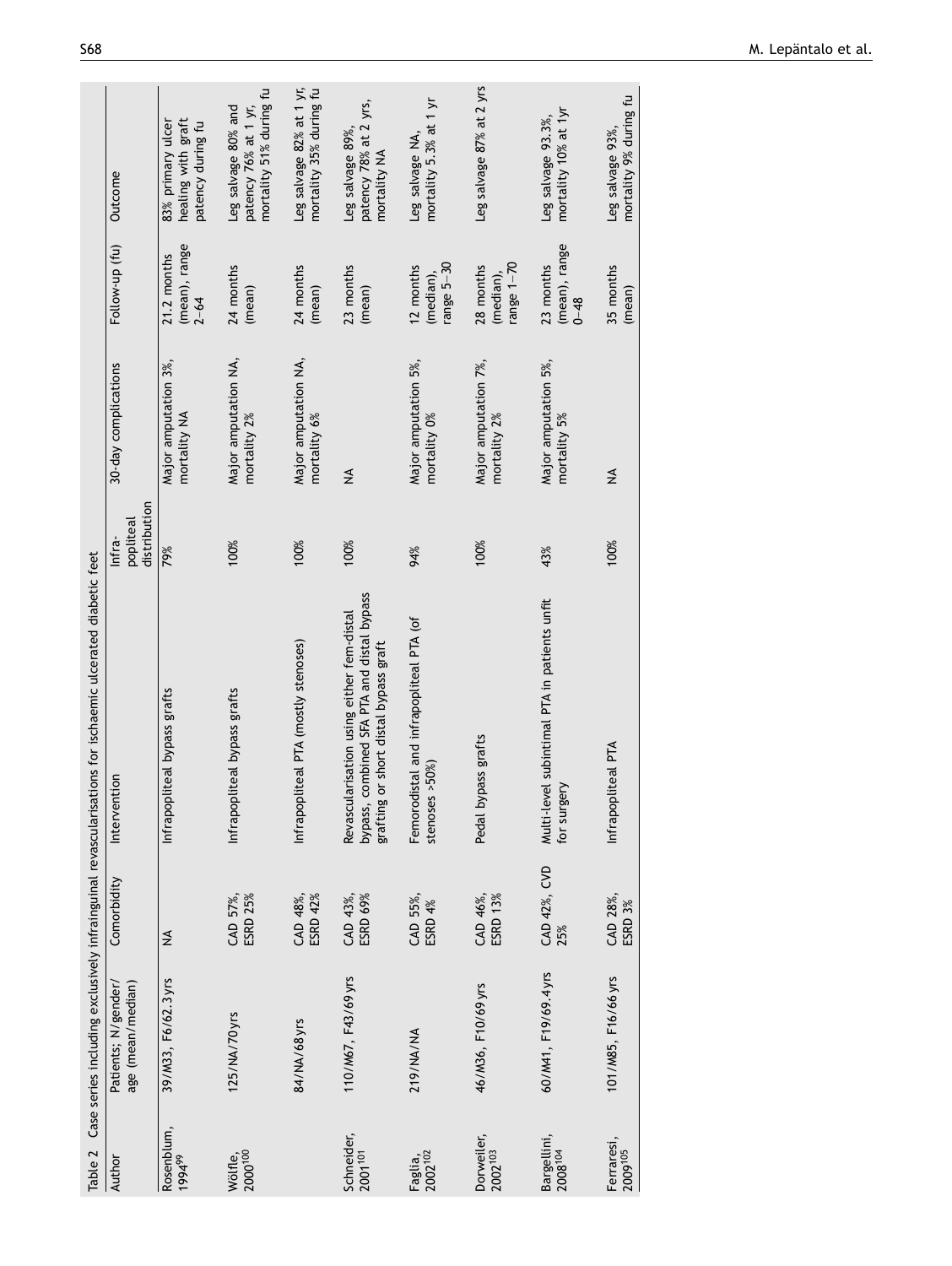As to hyperbaric oxygen therapy, a recent doubleblind RCT demonstrated a significantly improved outcome in the intervention group as the treated patients were more likely to heal within 12 months: 25/48 (52%) vs. 12/42 (27%);  $p = 0.03$ .<sup>117</sup> Notably, a favourable outcome seems to be connected to moderate rather than severe ischaemia. $117-119$  A recent systematic review by the NICE Guidelines Development Group in the UK concluded that the available data were insufficient to demonstrate that the intervention was cost-effective.<sup>120</sup>

#### Recommendation

Hyperbaric oxygen therapy may be indicated for a selected group of diabetic ulcers, but it is not clear which patients are likely to benefit and what is the optimal duration. (Level 1b; Grade A)

Negative-pressure wound therapy (NPWT) is used to accelerate healing and to ease local wound therapy. The prerequisite for optimal effect is that there is sufficient blood supply for ulcer healing. Armstrong et al. used a TcPO<sub>2</sub>  $\geq$ 50 mmHg or toe pressure  $\geq$ 30 mmHg as inclusion criteria in their large multicentre trial.<sup>58</sup> NPWT does not replace surgical wound debridement and measures to improve blood circulation. There must be no significant infection or gangrene in the wound when NPWT is initiated.

#### Recommendation

Negative-pressure wound therapy appears to be as effective and, under certain circumstances, more effective than other available local wound treatments in patients without significant infection.<sup>121,122</sup> (Level 1a; Grade A)

#### 5.11. Foot surgery and correction of deformities

There are surgical techniques to offload non-infected ulcers, including surgical excision, arthroplasties, metatarsal head resections and Achilles tendon lengthening. These procedures seem to expedite healing and reduce ulcer recurrence after revascularisation or if tissue perfusion is adequate.<sup>123</sup> Elective surgery should be considered to correct structural deformities that cannot be accommodated by therapeutic footwear.

#### Recommendation

Foot surgery to offload pressure areas may be beneficial to prevent ulcer recurrence after revascularisation for neuroischaemic diabetic foot ulcers. (Level 4; Grade 5)

#### 5.12. Minor amputation and removal of necrotic tissue

Minor amputations can be performed under ankle blockade. Minor amputations should be left open whenever skin viability is compromised. Patients with restricted acral gangrene or dry lesions usually benefit from revascularisation first. Patients frequently need several debridements and care lasting several months before ulcers have healed even after successful bypass.<sup>111</sup> Heel ulcers are especially vulnerable as poor perfusion in the heel fat pad and the danger of debriding into the calcaneus may expose the area to deep infection. Once the ulcer bed infection has subsided,

# Recommendation

Toe, ray and transmetatarsal amputations are preferred whenever possible as they enable a broader distribution of weight during ambulation.<sup>10</sup> (Level 4; Grade 5)

#### 5.13. Amputations

Amputations are urgent or curative.<sup>124</sup> Indications for an amputation include the removal of infected or gangrenous tissue, controlling infection and creating a functional foot or stump that can accommodate footwear or a prosthesis. The preservation of leg length aids ambulation and decreases energy expenditure. Yet the surgical site should heal primarily. A closed toe and metatarsal amputation typically leave the patient with a functional foot for walking.<sup>10,125-127</sup>

If the healing of a toe is in doubt, metatarsal amputations should be used liberally after revascularisation. Piecemeal amputations should be avoided. In situations involving extensive tissue loss and precluding a functional foot, as well as when there are non-healing wounds despite patent revascularisation and for controlling sepsis, amputation below the knee is necessary.<sup>128</sup>

#### Recommendation

Bedridden patients, poor ambulation that is not worsened by amputation, life expectancy less than 1 year, and a non-revascularizable leg are indications for performing a major amputation, even above the knee when necessary. (Level 4; Grade D)

# 6. Outcomes

# 6.1. Ulcer healing

As an example of the recent positive trend in healing rates, it has been observed that 50-60% of ulcers had healed at 20 weeks of observation and more than 75% had healed at 1 year.<sup>11</sup> Yet it is difficult to obtain reliable data on ulcer healing rates in diabetic populations. Furthermore, the definition and observation time may cause problems in the assessment of wound healing. Typically, heel ulcers heal slowly. The completeness of revascularisation seems important as shown by the predictive value of postprocedural  $TePO<sub>2</sub>$  measurements by Faglia et al.<sup>59</sup> Complete tissue healing after infrainguinal bypass, including the healing of ischaemic tissue lesions and surgical wounds, was 26% at 6 months and 63% at 1 year, which was slower than in non-diabetics.<sup>129</sup> The median time to complete tissue healing was 213 days in diabetics and 159 days in non-diabetics.129 In a large study by Apelqvist et al., 801 patients underwent angiography, and 297 were treated medically, 314 by an endovascular technique, and 190 by open surgical revascularisation. Revascularisations improved ulcer healing, whereas the number of ulcers and severity of PAD as well as congestive heart failure and renal function impairment were associated with poor ulcer healing.<sup>130</sup> Renal failure has been reported to independently predict non-healing of neuroischaemic foot lesions (OR 3.04).<sup>6</sup>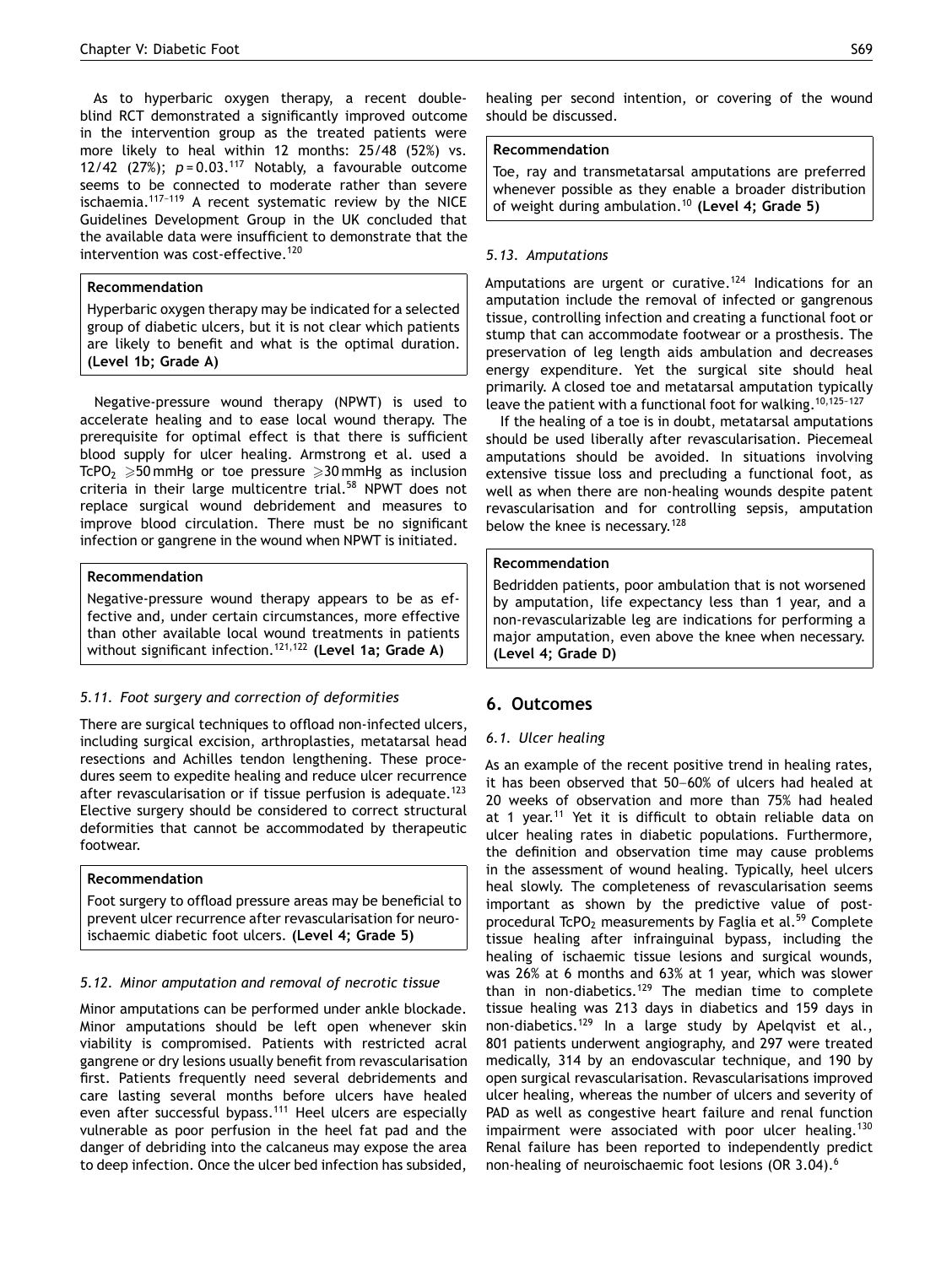## 6.2. Leg salvage

Leg salvage is a composite endpoint and only an indirect measure of successful revascularisation  $-$  only half of the diabetic patients with CLI were observed to undergo major amputation within 6 months if they were not candidates for revascularisation.131 Occlusion of all three crural arteries, dialysis, wound infection, multiple ulcers, oedema and non-compliance to treatment increase the risk of major amputation.16,51 Leg salvage rates of approximately 80% at 1 year and roughly 70% at 3 years have been reported after revascularisations.<sup>97</sup> Diabetic patients with end-stage renal disease (ESRD) and gangrene are at high risk of losing their leg despite successful infrapopliteal revascularisation.<sup>132,133</sup>

Proper patency data on revascularisations for ulcerated diabetic feet are not available as almost all series mix diabetics and non-diabetics as well as different indications and levels of disease.<sup>97</sup>

#### 6.3. Mortality

Diabetic patients with CLI have been observed to have 53% mortality at 6 months if not suitable for revascularisation.131 ESRD and coronary heart disease increase mortality.51,130 Peri-operative mortality in reported revascularisation series tends to be mostly below 5%.<sup>97</sup> Mortality is roughly  $10-20\%$  at 1 year and  $40-50\%$  at 5 years after open surgery; long-term data are missing in endovascular series.98

#### 6.4. Quality of life

Successful revascularisation for critical ischaemia improves the quality of life for diabetics.<sup>134,135</sup> Concurrent diseases limit the chances of improving quality of life. Indeed, diabetics with impaired ambulatory status and gangrene at presentation had an 83% probability (OR 10.5) of not benefiting from the intervention, and for those also with end-stage renal disease and prior vascular surgery, the probability of failure was 93% (OR 23.7).136

## Recommendation

Comorbidities, especially renal failure and impaired ambulatory status, at presentation are major factors for poor outcome in diabetics with ischaemic ulcers. These comorbidities should be taken into consideration when deciding whether or not to revascularise. (Level 2a; Grade B)

# 7. Multidisciplinary team approach

## 7.1. Multidisciplinary team

Diabetic foot ulcers should be managed by a multidisciplinary team, comprising individuals who can deliver all the necessary and wide-ranging skills: medical and surgical as well as podiatric, nursing and orthotic experts.<sup>123</sup> Using a protocol-driven and multidisciplinary approach will lower the number of diabetics suffering from numerous foot complications. Education, presented in a structured and organised manner, also plays an important role in the prevention of foot problems when combined with podiatry

and the use of adequate preventive footwear and offloading techniques.

The associated systemic factors that impair wound healing need to be treated; these include hyperglycaemia, cardiovascular disease, peripheral vascular disease, increased incidence of bacterial infections, and plantar pressure redistribution.<sup>137</sup> The medical management of ulcers includes offloading, treatment of infection (local, cellulitis, osteomyelitis or sepsis), debridement, wound bed preparation and dressings. Surgery is often needed to revascularise the limb, to treat the infected ulcers and to achieve offloading.

A multidisciplinary approach is supported by the complexity of the disease in patients with diabetic foot ulcers as most of them present with multi-organ disease. Comparative cohort studies with regard to healing and amputations, epidemiological studies on incidence and diabetic-footrelated amputations as well as health economic studies strongly support this approach.

Vascular diagnostics and intervention are an integral part of the strategy but are implemented conservatively, the main reason being a poorly functioning treatment chain with delayed referrals to vascular centres.<sup>2,17</sup> To improve amputation prevention, this window of opportunity should not be missed.4,6,16,29,30 According to the most optimistic view, up to 85% of amputations may be prevented by a multidisciplinary approach.<sup>17</sup>

#### Recommendation

Early referral and intervention are crucial for to improve diabetic foot ulcer healing and to prevent amputation:

- Do non-invasive vascular testing to all individuals with diabetes and a foot ulcer.
- Image if non-invasive tests indicate ischaemia or when mild or questionable ischaemia is diagnosed and conservative treatment (Table 1) does not promote ulcer healing (in  $4-8$  weeks)
- Revascularise to repair distal perfusion to promote ulcer healing whenever feasible.

(Level 2b; Grade B)

# 8. Summary

The incidence of diabetes is increasing, and diabetic foot ulcers continue to be a growing challenge for healthcare as well as for vascular services. A neuroischaemic diabetic foot is far more common than is usually thought. From a practical point of view, diabetics with neuroischaemic feet and the small group of diabetics with purely ischaemic ulcerated diabetic feet should be lumped together. A diabetic foot ulcer should always be considered to have vascular impairment unless otherwise proven.

There is a paucity of data on how to diagnose and treat these diabetic patients in the best possible way. Most of the studies dealing with neuroischaemic diabetic feet are not comparable in terms of patient populations, interventions or outcome. Therefore, there is an urgent need for a paradigm shift in diabetic foot care  $-$  i.e. a new approach and classification of diabetics with impaired perfusion with regard to clinical practice and research. A multidisciplinary approach needs to be implemented systematically so as to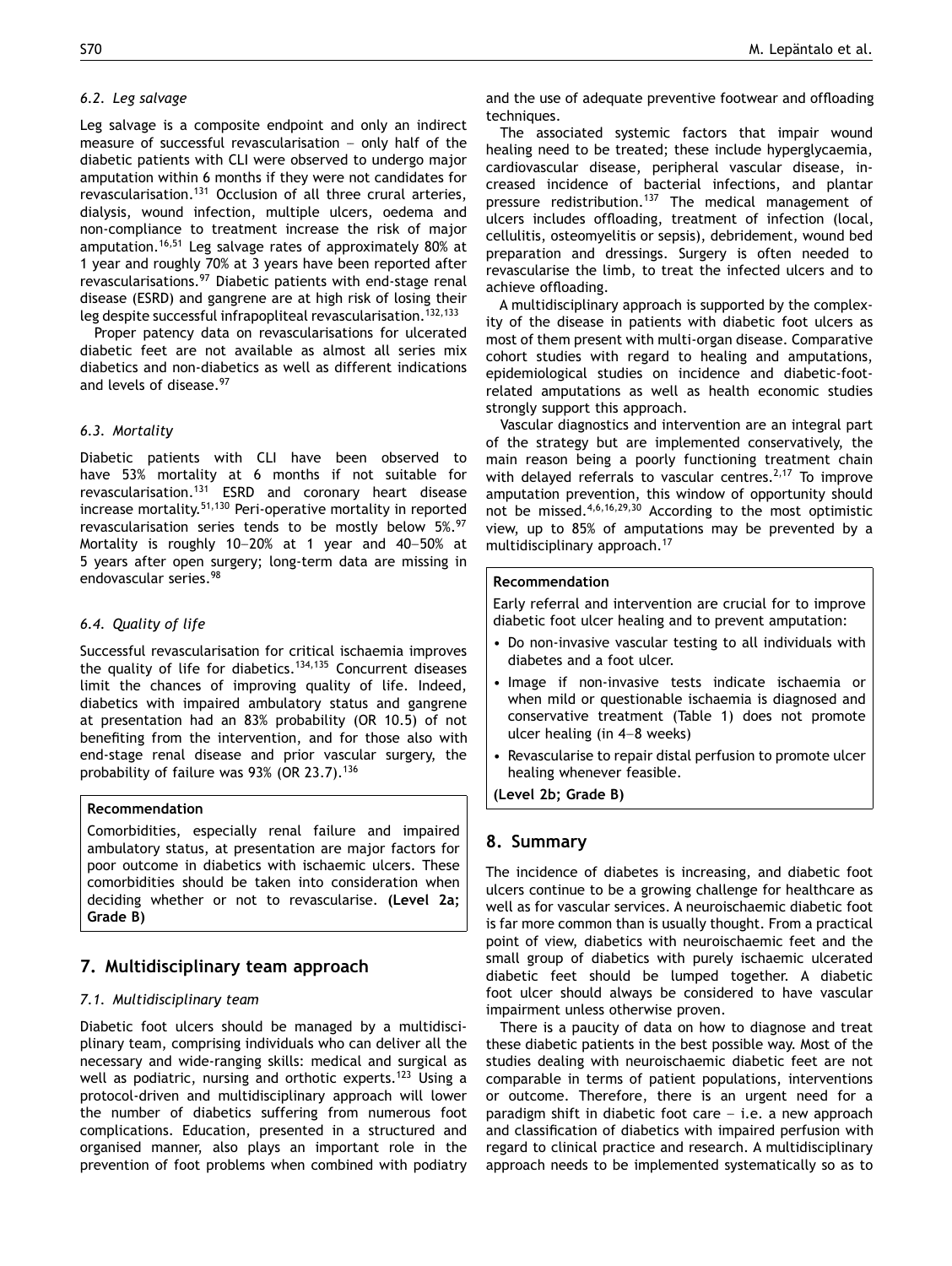intervene with a diabetic foot with impaired arterial supply to improve healing and to avoid amputation irrespective of the technique chosen.

# Conflict of Interest/Funding

None

# References

- 1 www.diabetesatlas.org
- 2 International Working Group on the Diabetic Foot. International Consensus on the Diabetic Foot and Practical Guidelines on the Management and the Prevention of the Diabetic Foot. Amsterdam, the Netherlands, 2011. Available on CD-ROM at: www.idf.org/bookshop or www.diabeticfoot.nl.
- 3 Boulton AJ, Vileikyte L, Ragnarson-Tennvall G, Apelqvist J. The global burden of diabetic foot disease. Lancet 2005;366(9498):  $1719 - 24.$
- 4 Apelqvist J, Larsson J. What is the most effective way to reduce incidence of amputation in the diabetic foot? Diabetes Metab Res Rev 2000;16(Suppl 1):S75-83.
- 5 Apelqvist J, Larsson J, Agardh CD. Long-term prognosis for patients with diabetic ulcers. J Intern Med 1993;233:485-91.
- 6 Prompers L, Schaper N, Apelqvist J, Edmonds M, Jude E, Mauricio D, et al. Prediction of outcome in individuals with diabetic foot ulcers: focus on the differences between individuals with and without peripheral arterial disease. The EURODIALE Study. Diabetologia 2008;51(5):747-55.
- 7 Jonasson JM, Ye W, Sparén P, Apelqvist J, Nyrén O, Brismar K. Risks of nontraumatic lower-extremity amputations in patients with type 1 diabetes: a population-based cohort study in Sweden. Diabetes Care 2008;31:1536-40.
- 8 Johannesson A, Larsson GU, Ramstrand N, Turkiewicz A, Wiréhn AB, Atroshi I. Incidence of lower-limb amputation in the diabetic and nondiabetic general population: a 10 year population-based cohort study of initial unilateral and contralateral amputations and reamputations. Diabetes Care 2009;32(2):275––80.
- 9 Beckman JA, Creager MA, Libby P. Diabetes and atherosclerosis: epidemiology, pathophysiology, and management. JAMA 2002; 287(19):2570––81.
- 10 Kalish J, Hamdan A. Management of diabetic foot problems. J Vasc Surg 2010;51(2):476-86.
- 11 Apelqvist J. The foot in perspective. Diabetes Metab Res Rev 2008;24(Suppl 1):S110-5.
- 12 Selvin E, Marinopoulos S, Berkenblit G, Rami T, Brancati FL, Powe NR, et al. Meta-analysis: glycosylated hemoglobin and CVD disease in diabetes mellitus. Ann Intern Med 2004; 21: 421 - 31.
- 13 Kannel WB, McGee DL. Update on some epidemiologic features of intermittent claudication: the Framingham Study. J Am Geriatr Soc  $1985;33(1):13-8$ .
- 14 Jeffcoate WJ, Chipchase SY, Ince P, Game FL. Assessing the outcome of the management of diabetic foot ulcers using ulcerrelated and person-related measures. Diabetes Care 2006;29: 1784––7.
- 15 Prompers L, Huijberts M, Apelqvist J, Jude E, Piaggesi A, Bakker K, et al. High prevalence of ischaemia, infection and serious comorbidity in patients with diabetic foot disease in Europe. Baseline results from the Eurodiale study. Diabetologia  $2007;50(1):18-25.$
- 16 Gershater MA, Löndahl M, Nyberg P, Larsson J, Thörne J, Eneroth M, et al. Complexity of factors related to outcome of neuropathic and neuroischaemic/ischaemic diabetic foot ulcers: a cohort study. Diabetologia 2009;52(3):398-407.
- 17 Apelqvist J, Bakker K, van Houtum WH, Schaper NC; International Working Group on the Diabetic Foot (IWGDF) Editorial Board. Practical guidelines on the management and prevention of the diabetic foot: based upon the International Consensus on the Diabetic Foot (2007). Prepared by the International Working Group on the Diabetic Foot. Diabetes Metab Res Rev 2008; 24(Suppl 1):S181––7.
- 18 Diehm N, Shang A, Silvestro A, Do DD, Dick F, Schmidli J, et al. Association of cardiovascular risk factors with pattern of lower limb atherosclerosis in 2659 patients undergoing angioplasty. Eur J Vasc Endovasc Surg 2006;31(1):59-63.
- 19 Graziani L, Silvestro A, Bertone V, Manara E, Andreini R, Sigala A, et al. Vascular involvement in diabetic subjects with ischemic foot ulcer: a new morphologic categorization of disease severity. Eur J Vasc Endovasc Surg 2007;33(4):453-60.
- 20 De Vivo S, Palmer-Kazen U, Kalin B, Wahlberg E. Risk factors for poor collateral development in claudication. Vasc Endovasc Surg 2005;39:519-24.
- 21 Eskelinen E, Lepäntalo M, Hietala EM, Sell H, Kauppila L, Mäenpää I, et al. Lower limb amputations in Southern Finland in 2000 and trends up to 2001. Eur J Vasc Endovasc Surg 2004;27:193––200.
- 22 IWGDF-PAD Working Group 2011. Specific guidelines on diagnosis and treatment of PAD in the diabetic patient with a foot ulcer. www.idf.org; 2011.
- 23 Norgren L, Hiatt WR, Dormandy JA, et al.; on behalf of the TASC II Working Group. Inter-Society Consensus for the Management of Peripheral Arterial Disease (TASC II). J Vasc Surg 2007;45(Suppl):  $S5-67.$
- 24 LoGerfo FW, Coffman JD. Current concepts. Vascular and microvascular disease of the foot in diabetes. Implications for foot care. N Engl J Med 1984;311:1615-9.
- 25 Steed D, Attinger C, Colaizzi T, Crossland M, Franz M, Harkless L, et al. Guidelines for the treatment of diabetic ulcers. Wound Rep Reg 2006;14:680-92.
- 26 Schaper NC, Nabuurs-Franssen, MH, Huijberts SP. Peripheral vascular disease and type 2 diabetes mellitus. Diabetes Metab Res Rev 2000;16(Suppl 1): S11––5.
- 27 Schaper NC, Huijberts M, Pickwell K. Neurovascular control and neurogenic inflammation in diabetes. Diabetes Metab Res Rev 2008;24(Suppl 1):S40-4.
- 28 Jörneskog G, Brismar K, Fagrell B. Skin capillary circulation is more impaired in the toes of diabetic than nondiabetic patients with peripheral vascular disease. Diabet Med 1995;12(1):36-41.
- 29 Schaper NC. Diabetic foot ulcer classification system for research purposes: a progress report on criteria for including patients in research studies. Diabetes Metab Res Rev 2004;20(Suppl 1):  $90 - 5$ .
- 30 Armstrong DG, Lavery LA, Harkless LB. Validation of a diabetic wound classification system. The contribution of depth, infection, and ischemia to risk of amputation. Diabetes Care 1998;21(5):855––9.
- 31 Beckert S, Witte M, Wicke C, et al. A new woundbased severity score for diabetic foot ulcers. Diabetes Care 2006;29(5):988––92.
- 32 Eneroth M, Larsson J, Apelqvist J. Foot infections in diabetes mellitus –– entity with different characteristics, treatment and prognosis. J Diabet Complications 1999;13(5-6):254-63.
- 33 Lipsky BA, Berendt AR, Embil J, de Lalla F. Diagnosing and treating diabetic foot infections. Diabetes Metab Res Rev 2004;20(Suppl 1):S56-64.
- 34 Lipsky BA; International consensus group on diagnosing and treating the infected diabetic foot. A report from the international consensus on diagnosing and treating the infected diabetic foot. Diabetes Metab Res Rev 2004;20(Suppl 1):  $S68 - 77.$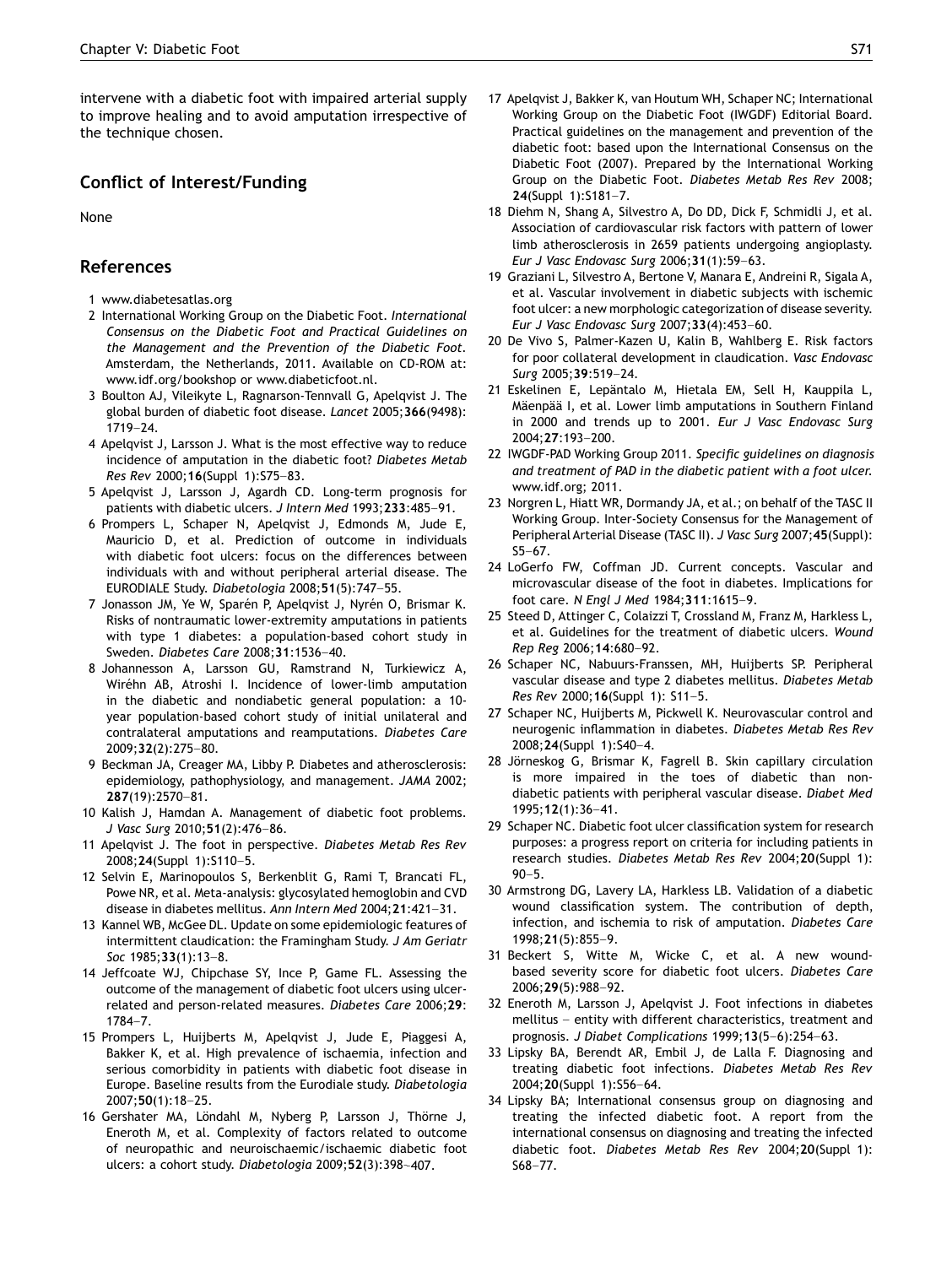- 35 Boulton AJM. The diabetic foot: from art to science. Diabetologia 2004;47(8):1343––53.
- 36 Lundin M, Wiksten JP, Peräkylä T, Lindfors O, Savolainen H, Skyttä J, et al. Distal pulse palpation: is it reliable? World J Surg 1999;23:252––5.
- 37 Andros G, Harris RW, Dulawa LB, Oblath RW, Salles-Cunha SX. The need for arteriography in diabetic patients with gangrene and palpable foot pulses. Arch Surg 1984;119(11):1260-3.
- 38 McGee SR, Boyko EJ. Physical examination and chronic lowerextremity ischemia: a critical review. Arch Intern Med 1998; 158(12):1357––64.
- 39 Boyko EJ, Ahroni JH, Davignon D, Stensel V, Prigeon RL, Smith DG. Diagnostic utility of the history and physical examination for peripheral vascular disease among patients with diabetes mellitus. J Clin Epidemiol 1997;50(6):659-68.
- 40 Karthikesalingam A, Holt PJ, Moxey P, Jones KG, Thompson MM, Hinchliffe RJ. A systematic review of scoring systems for diabetic foot ulcers. Diabet Med 2010; 27(5): 544-9.
- 41 Lavery LA, Armstrong DG, Harkless LB. Classification of diabetic foot wounds. J Foot Ankle Surg 1996;35(6):528-31.
- 42 International Working Group on the Diabetic Foot (IWGDF) Editorial Board. The Diabetic Foot. Diabetes Metab Res Rev 2008;24(Suppl 1):S1-193.
- 43 Cavanagh PR, Lipsky BA, Bradbury AW, Botek G. Treatment for diabetic foot ulcers. Lancet 2005;366:1725-35.
- 44 Eneroth M, Apelqvist J. Clinical characteristics and outcome in diabetic patients with deep foot infections. Foot and Ankle 1997;18:716––22.
- 45 Sapico FL, Witte JL, Canawati HN, Montgomerie JZ, Bessman AN. The infected foot of the diabetic patient: quantitative microbiology and analysis of clinical features. Rev Infect Dis 1984;6(Suppl 1):S171-6.
- 46 Pellizer G, Strazzabosco M, Presi S, Furlan F, Lora L, Benedetti P, et al. Deep tissue biopsy vs superficial swap culture monitoring in the microbiological assessment of limb-threatening diabetic foot infection. Diabet Med 2001;18:822-7.
- 47 Lipsky BA, Pecoraro RE, Larson SA, Hanley ME, Ahroni JH. Outpatient management of uncomplicated lower-extremity infections in diabetic patients. Arch Intern Med 1990;150: 790––7.
- 48 Berendt AR, Peters EJ, Bakker K, Embil JM, Enenroth M, Hinchliffe RJ, et al. Diabetic foot osteomyelitis: a progress report on diagnosis and a systematic review of treatment. Diabetes Metab Res Rev 2008;24(Suppl 1):S145-61.
- 49 Lipsky BA, Berendt AR, Deery HG, Embil JM, Warren SJ, Karchmer AW, et al. Diagnosis and treatment of diabetic foot Infections. Clin Infect Dis 2004;39:885––910.
- 50 Schaper NC, Andros G, Apelqvist J, Bakker K, Lammer J, Lepantalo M, et al. Diagnosis and treatment of peripheral arterial disease in diabetic patients with a foot ulcer. A Progress Report. www.idf.org; 2011.
- 51 Faglia E, Clerici G, Clerissi J, Gabrielli L, Losa S, Mantero M, et al. Long-term prognosis of diabetic patients with critical limb ischemia: a population-based cohort study. Diabetes Care 2009;32(5):822––7.
- 52 Takolander R, Rauwerda JA. The use of noninvasive vascular assessment in diabetic patients wit foot lesions. Diab Med 1995; 13(Suppl 1):S39-42.
- 53 Levin ME. The diabetic neuropathic foot ulcer: pathogenesis, management, and prevention. In: Yao JST, Pearce WH (editors), The Ischemic Extremity: Advances in Treatment. Norwalk, Conneticut: Appleton & Lange; 1995, pp. 269-82.
- 54 Raines JK, Darling RC, Buth J, Brewster DC, Austen WG. Vascular laboratory criteria for the management of peripheral vascular disease of the lower extremities. Surgery 1976;79:21-9.
- 55 Vuorisalo S, Venermo M, Lepäntalo M. Treatment of diabetic foot ulcers. J Cardiovasc Surg 2009;50(3):275-91.
- 56 Mills Sr JL. Open bypass and endoluminal therapy: complementary techniques for revascularization in diabetic patients with critical limb ischaemia. Diabetes Metab Res Rev 2008;24(Suppl 1):S34-9.
- 57 Lukkari-Rautiainen E, Lepäntalo M, Pietilä J. Reproducibility of skin blood flow, perfusion pressure and oxygen tension measurements in advanced lower limb ischaemia. Eur J Vasc Surg 1989; 3:345-50.
- 58 Armstrong DG, Lavery LA; Diabetic Foot Study Consortium. Negative pressure wound therapy after partial diabetic foot amputation: a multicentre, randomised controlled trial. Lancet 2005;366:1704––10.
- 59 Faglia E, Clerici G, Caminiti M, Quarantiello A, Curci V, Morabito A. Predictive values of transcutaneous oxygen tension for above-the-ankle amputation in diabetic patients with critical limb ischemia. Eur J Vasc Endovasc Surg 2007;33:731––6.
- 60 Padberg FT, Back TL, Thompson PN, Hobson 2nd RW. Transcutaneous oxygen (TcPO2) estimates probability of healing in the ischemic extremity. J Surg Res 1996;60:365-9.
- 61 Collins R, Burch J, Cranny G, Aguiar-Ibáñez R, Craig D, Wright K, et al. Duplex ultrasonography, magnetic resonance angiography, and computed tomography angiography for diagnosis and assessment of symptomatic, lower limb peripheral arterial disease: systematic review. BMJ 2007;334(7606):1257.
- 62 Catalano C, Fraioli F, Laghi A, Napoli A, Bezzi M, Pediconi F, et al. Infrarenal aortic and lower-extremity arterial disease: diagnostic performance of multi-detector row CT angiography. Radiology 2004;231(2):555––63.
- 63 Romano M, Mainenti PP, Imbriaco M, Amato B, Markabaoui K, Tamburrini O, et al. Multidetector row CT angiography of the abdominal aorta and lower extremities in patients with peripheral arterial occlusive disease: diagnostic accuracy and interobserver agreement. Eur J Radiol 2004;50(3):303-8.
- 64 Adriaensen ME, Kock MC, Stijnen T, van Sambeek MR, van Urk H, Pattynama PM, et al. Peripheral arterial disease: therapeutic confidence of CT versus digital subtraction angiography and effects on additional imaging recommendations. Radiology 2004;233(2):385––91.
- 65 Prince MR, Zhang H, Morris M, MacGregor JL, Grossman ME, Silberzweig J, et al. Incidence of nephrogenic systemic fibrosis at two large medical centers. Radiology 2008;248(3):807-16.
- 66 Rydahl C, Thomsen HS, Marckmann P. High prevalence of nephrogenic systemic fibrosis in chronic renal failure patients exposed to gadodiamide, a gadolinium-containing magnetic resonance contrast agent. Invest Radiol 2008;43(2):141-4.
- 67 Wertman R, Altun E, Martin DR, Mitchell DG, Leyendecker JR, O'Malley RB, et al. Risk of nephrogenic systemic fibrosis: evaluation of gadolinium chelate contrast agents at four American universities. Radiology 2008;248(3):799-806.
- 68 Bollinger A, Breddin K, Hess H, Heystraten FM, Kollath J, Konttila A, et al. Semiquantitative assessment of lower limb atherosclerosis from routine angiographic images. Atherosclerosis 1981;38(3-4):339-46.
- 69 Bradbury AW, Adam DJ, Bell J, Forbes JF, Fowkes FG, Gillespie I, et al.; BASIL trial Participants. Bypass versus Angioplasty in Severe Ischaemia of the Leg (BASIL) trial: A description of the severity and extent of disease using the Bollinger angiogram scoring method and the TransAtlantic Inter-Society Consensus II classification. J Vasc Surg 2010;51(5 Suppl):32S-42S.
- 70 Kukkonen T, Korhonen M, Halmesmäki K, Lehti L, Tiitola M, Aho P, et al. Poor inter-observer agreement on the TASC II classification of femoropopliteal lesions. Eur J Vasc Endovasc Surg 2010 Feb;  $39(2):220-4.$
- 71 Zimmermann A, Wendorff H, Schuster T, Auer F, Berger H, Eckstein HH. Interobserver agreement of the TASC II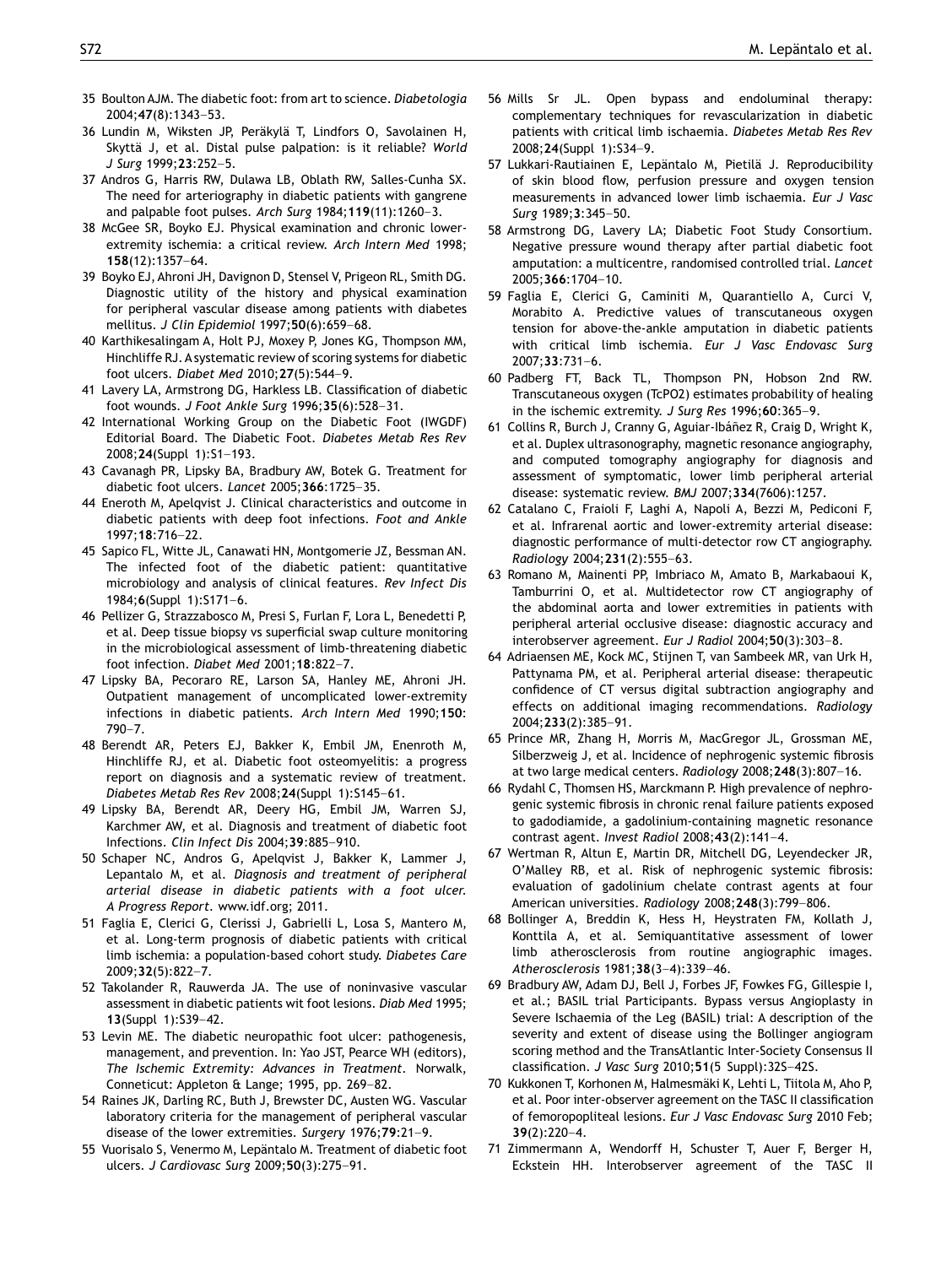classification for supra- and infrainguinal lesions. Eur J Vasc Endovasc Surg 2010 May;39(5):586––90.

- 72 Heikkinen M, Salmenperä M, Lepäntalo A, Lepäntalo M. Diabetes care for patients with peripheral arterial disease. Eur J Vasc Endovasc Surg 2007;33:583––91.
- 73 Pomposelli F. Arterial imaging in patients with lower extremity ischemia and diabetes mellitus. J Vasc Surg 2010;52(3 Suppl):  $81S - 91S$ .
- 74 Ascher E, Marks NA, Hingorani AP, Schutzer RW, Nahata S. Duplexguided balloon angioplasty and subintimal dissection of infrapopliteal arteries: early results with a new approach to avoid radiation exposure and contrast material. J Vasc Surg 2005;42:  $1114 - 21.$
- 75 American Diabetes Association (ADA). Standards of medical care in diabetes – 2006. Diabetes Care 2006;  $29$ (Suppl 1):  $54-42$ .
- 76 Muntner P, Wildman RP, Reynolds K, Desalvo KB, Chen J, Fonseca V. Relationship between HbA1c level and peripheral arterial disease. Diabetes Care 2005;28:1981––7.
- 77 Lipsky BA. Evidence-based antibiotic therapy of diabetic foot infections. FEMS Immunol Med Microbiol 1999;26:267-76.
- 78 Berendt AR, Peters EJ, Bakker K, Embil JM, Eneroth M, Hinchliffe RJ, et al. Specific guidelines for treatment of diabetic foot osteomyelitis. Diabetes Metab Res Rev 2008;24(Suppl 1):S190-1.
- 79 Söderström MI, Arvela EM, Korhonen M, Halmesmäki KH, Albäck AN, Biancari F, et al. Infrapopliteal percutaneous transluminal angioplasty versus bypass surgery as first-line strategies in critical leg ischemia: a propensity score analysis. Ann Surg 2010;252(5):765––73.
- 80 Faglia E, Clerici G, Clerissi J, Mantero M, Caminiti M, Quarantiello A, et al. When is a technically successful peripheral angioplasty effective in preventing above-the-ankle amputation in diabetic patients with critical limb ischaemia? Diabet Med 2007;24:823––9.
- 81 Fransson T, Thörne J. In situ saphenous vein bypass grafting  $$ still first line treatment? A prospective study comparing surgical results between diabetic and non-diabetic populations. Vasa 2010;39:59––65.
- 82 Sigala F, Menenakos Ch, Sigalas P, Baunach Ch, Langer S, Papalambros E, et al. Transluminal angioplasty of isolated crural arterial lesions in diabetics with critical limb ischemia. Vasa 2005;34:186––91.
- 83 Met R, Van Lienden KP, Koelemay MJ, Bipat S, Legemate DA, Reekers JA. Subintimal angioplasty for peripheral arterial occlusive disease: a systematic review. Cardiovasc Intervent Radiol 2008;31:687-97.
- 84 Dosluoglu HH, Cherr GS, Lall P, Harris LM, Dryjski ML. Peroneal artery-only runoff following endovascular revascularizations is effective for limb salvage in patients with tissue loss. J Vasc Surg 2008;48:137-43.
- 85 Faglia E, Dalla Paola L, Clerici G, Clerissi J, Graziani L, Fusaro M, et al. Peripheral angioplasty as the first-choice revascularization procedure in diabetic patients with critical limb ischemia: prospective study of 993 consecutive patients hospitalized and followed between 1999 and 2003. Eur J Vasc Endovasc Surg 2005;29(6):620––7.
- 86 Graziani L, Piaggesi A. Indications and clinical outcomes for below knee endovascular therapy: review article. Catheter Cardiovasc Interv 2010;75(3):433––43.
- 87 Manzi M, Fusaro M, Ceccacci T, Erente G, Dalla Paola L, Brocco E. Clinical results of below-the knee intervention using pedalplantar loop technique for the revascularization of foot arteries. J Cardiovasc Surg 2009;50(3):331––7.
- 88 Fusaro M, Dalla Paola L, Biondi-Zoccai G. Pedal-plantar loop technique for a challenging below-the-knee chronic total occlusion: a novel approach to percutaneous revascularization

in critical lower limb ischemia. J Invasive Cardiol 2007;19(2):  $F34-7.$ 

- 89 Graziani L, Silvestro A, Monge L, Boffano GM, Kokaly F, Casadidio I, et al. Transluminal angioplasty of peroneal artery branches in diabetics: initial technical experience. Cardiovasc Intervent Radiol 2008;31(1):49––55.
- 90 Alexandrescu VA, Hubermont G, Philips Y, Guillaumie B, Ngongang C, Vandenbossche P, et al. Selective primary angioplasty following an angiosome model of reperfusion in the treatment of Wagner  $1-4$  diabetic foot lesions: practice in a multidisciplinary diabetic limb service. J Endovasc Ther  $2008;15(5):580-93.$
- 91 Setacci C, de Donato G, Setacci F, Chisci E. Ischemic foot: definition, etiology and angiosome concept. J Cardiovasc Surg 2010;51(2):223––31.
- 92 Neville RF, Attinger CE, Bulan EJ, Ducic I, Thomassen M, Sidawy AN. Revascularization of a specific angiosome for limb salvage: does the target artery matter? Ann Vasc Surg 2009;23(3):367––73.
- 93 Attinger CE, Evans KK, Bulan E, Blume P, Cooper P. Angiosomes of the foot and ankle and clinical implications for limb salvage: reconstruction, incisions, and revascularization. Plast Reconstr Surg 2006;117(7 Suppl):2615-293S.
- 94 Lepäntalo M, Biancari F, Tukiainen E. Never amputate without consultation of a vascular surgeon. Diabetes Metab Res Rev 2000;16(Suppl 1):S27-32.
- 95 Pomposelli FB, Kansal N, Hamdan AD, Belfield A, Sheahan M, Campbell DR, et al. A decade of experience with dorsalis pedis artery bypass: analysis of outcome in more than 1000 cases. J Vasc Surg 2003;37:307-15.
- 96 Biancari F, Kantonen I, Alback A, Matzke S, Luther M, Lepantalo M. Limits of infrapopliteal bypass surgery for critical leg ischemia: when not to reconstruct. World J Surg 2000;24:727-33.
- 97 Hinchliffe RJ, Andros G, Apelqvist J, Bakker K, Friedrichs S, Lammer J, et al. A systematic review of the effectiveness of revascularisation of the ulcerated foot in patients with diabetes and peripheral arterial disease. www.idf.org; 2011.
- 98 Ihnat DM, Mills Sr JL. Current assessment of endovascular therapy for infrainguinal arterial occlusive disease in patients with diabetes. J Vasc Surg 2010;52(Suppl 3):92S-95S.
- 99 Rosenblum BI, Pomposelli FB, Giurini JM, Gibbons GW, Freeman D, Chrzan JS, et al. Maximizing foot salvage by a combined approach to foot ischemia and neuropathic ulceration in patients with diabetes. Diabetes Care 1994;17:983-7.
- 100 Wölfle KD, Bruijnen H, Reeps C, Reutemann S, Wack C, Campbell P, et al. Tibioperoneal arterial lesions and critical foot ischaemia: successful management by the use of short vein grafts and percutaneous transluminal angioplasty. Vasa 2000;29:207––14.
- 101 Schneider PA, Caps MT, Ogawa DY, Hayman ES. Intraoperative superficial femoral artery balloon angioplasty and popliteal to distal bypass graft: An option for combined open and endovascular treatment of diabetic gangrene. J Vasc Surg 2001;33:955––62.
- 102 Faglia E, Mantero M, Caminiti M, Caravaggi C, de Giglio R, Pritelli C, et al. Extensive use of peripheral angioplasty, particularly infrapopliteal, in the treatment of ischaemic diabetic foot ulcers: clinical results of a multicentric study of 221 consecutive diabetic subjects. J Intern Med 2002;252:225––32.
- 103 Dorweiler B, Neufang A, Schmiedt W, Oelert H. Pedal arterial bypass for limb salvage in patients with diabetes mellitus. Eur J Vasc Endovasc Surg 2002; 24: 309-13.
- 104 Bargellini I, Petruzzi P, Scatena A, Cioni R, Cicorelli A, Vignali C, et al. Primary infrainguinal subintimal angioplasty in diabetic patients. Cardiovasc Intervent Radiol 2008;31:713-22.
- 105 Ferraresi R, Centola M, Ferlini M, Da Ros R, Caravaggi C,